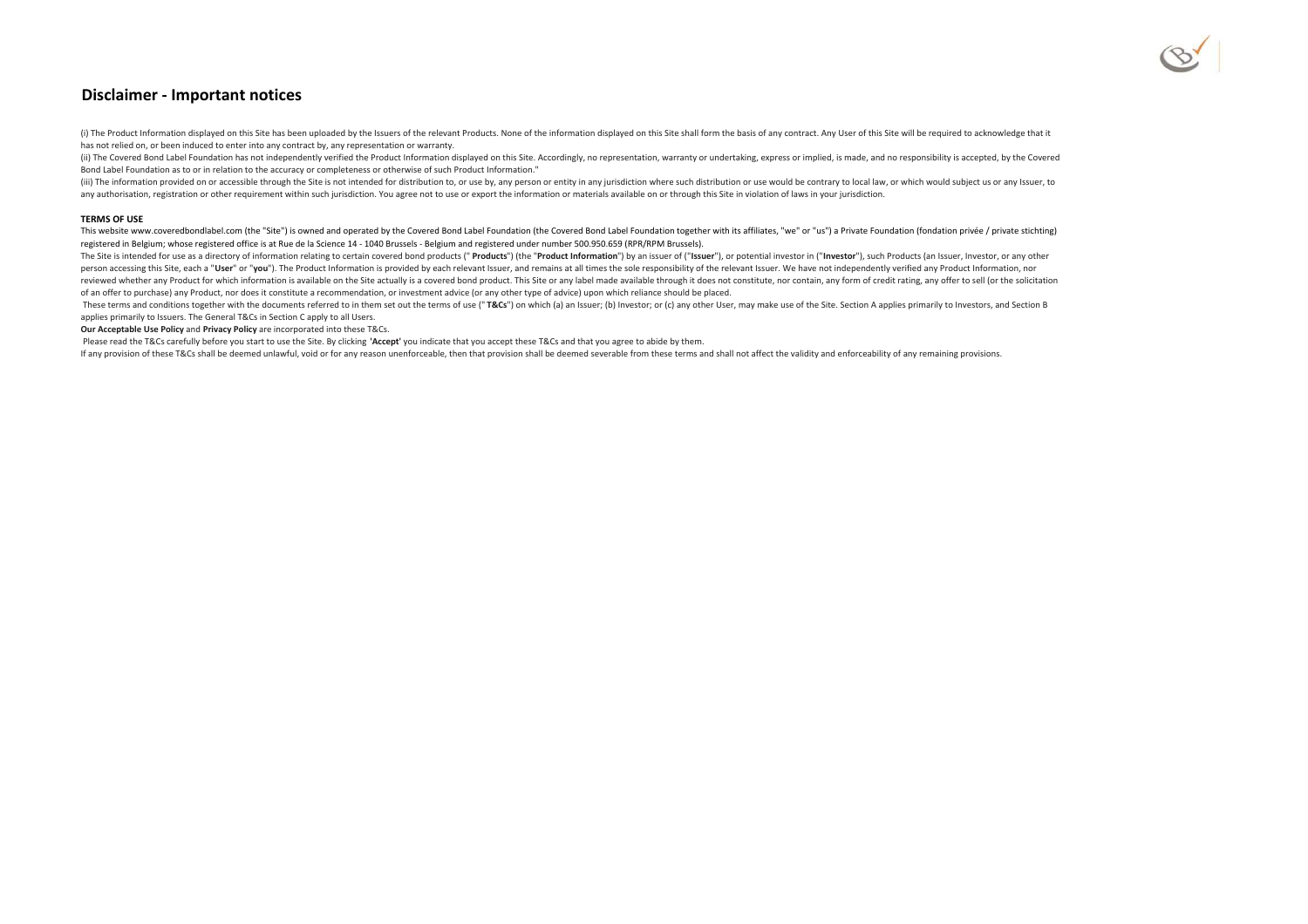

### **SECTION A. INVESTOR T&Cs**

#### **1. DIRECTORY SERVICES**

The Site is intended to provide you with certain information from Issuers regarding the self-certification of their Products as labelled covered bonds. The requirements of the Covered Bond Label Convention are intended to investor access to information, and improve liquidity in covered bonds, but they are not a substitute in any way for each User's independent investment and credit evaluation.

The Product Information on this Site is provided for your convenience only, and does not constitute any form of credit rating, an offer to sell (or the solicitation of an offer to purchase) any Product, nor does it constit advice (or any other type of advice) upon which reliance should be placed.

Users shall exercise independent judgment when viewing the Site and its contents, to make their own investigations and evaluations of the information contained on this Site or accessible through it, and to consult their ow adviser, and/or any other professional necessary, as to legal, business, tax and investment-related matters concerning the Products and Product Information contained on this Site. No information contained on the Site shoul investment, or accounting advice.

Product Information is incorporated into the directory on the Site following the completion of an automated process conducted by the relevant Issuer. The proper conduct of that process and the accuracy and completeness of supplied during that process remain at all times the responsibility of the relevant Issuer. While the Product Information contained on the Site is displayed by us in good faith, no representation is made by us as to its co **INFORMATION IS DISPLAYED ON THE SITE "AS IS" AND HAS NOT BEEN INDEPENDENTLY VERIFIED BY US. BY YOUR USE OF THE SITE, YOU AGREE THAT WE HAVE NO LIABILITY WHATSOEVER REGARDING THE ACCURACY OF COMPLETENESS OF THE** PRODUCT INFORMATION ON THIS SITE. Inclusion of Product Information in the directory on the Site does not constitute a warranty or representation by us that the Product is a covered bond product or complies with any particu

Completion of the relevant self-certification automated process by the Issuer will lead to the grant of the Covered Bond Label. The grant of such label is entirely within the control of the relevant Issuer, and we do not i Issuer complies with the relevant criteria. The existence of a Covered Bond Label does not represent any opinion by us about the creditworthiness of a Product, the value or price of a Product, the appropriateness of a Prod future investment performance. Nothing contained on this Site is intended to predict or project future performance.

We make no representation that the Products which are featured on the Site are suitable for you and we disclaim all liability and responsibility arising from any reliance placed on any Product Information or on the Covered Site, or by anyone who may be informed of any of its contents.

From time to time we may make changes to the Site that we feel are appropriate (see Section C, para 3 below).

#### **2. USE OF MATERIALS**

Subject to any prohibitions or restrictions stated in third party websites accessible via hyperlinks in the Site over which we have no control, you may view the content published on this Site, and you are welcome to print material on it for your personal use or internal business purposes (in which case you are required to preserve in your copies any copyright materials displayed in the original materials and otherwise to acknowledge the Sit All downloading of material from the Site must be in accordance with ourAcceptable Use Policy. All other copying is strictly prohibited.

The use of material printed or downloaded from our Site must be in accordance with our Acceptable Use Policy.

#### **3. LINKS FROM AND TO OUR SITE**

Where the Site contains hyperlinks to other websites and resources provided by third parties, these links are provided for your information only. We have no control over the contents of those websites or resources, and acc or for any loss or damage that may arise from your use of them. Users follow links on this Site to external websites at their sole risk.

We accept no liability for and do not endorse any statements, advertisements, information, products or services that are published on or may be accessible through any websites owned or operated by third parties or for any of using the website.

Those third party websites may also be subject to separate legal terms and conditions, and Issuers may be subject to separate regulation and are solely responsible for satisfying such regulatory requirements. We do not rep Issuer you deal with is fully authorised under or compliant with any law or regulation in any jurisdiction.

You agree not to link any websites to this Site without our express prior written consent. We reserve the right, at any time and for any reason not prohibited by law, to deny permission to anyone to link a website from or remove any link currently appearing on our Site.

#### **SECTION B. ISSUER T&Cs**

#### **1. DIRECTORY SERVICES AND LABEL**

The Issuer is responsible for all Product Information uploaded to and/or validated on the Site by the Issuer or on its behalf, and warrants and represents that all such Product Information is and shall continue to be (and Site in order to ensure that it remains) accurate, complete and up-to-date.

The Issuer understands that we do not limit access to the Site based on the nationality of a User. The Issuer shall be solely responsible for compliance with all laws and regulations applicable to the offer and sale of a P Products are offered.

The Issuer shall indemnify us against, and hold us harmless from, any losses, liabilities or costs (including reasonable administrative and legal costs) suffered by us (including our officers and employees) or by third par authorities), in relation to the Product Information and/or the Issuer's use of, and statements regarding, a Covered Bond Label.

We accept no liability in relation to any lack of availability of the Site or any omission of, or any display of incorrect, Product Information on the Site for any reason whatsoever including negligence.

The Issuer shall not make any statement that its receipt of a Covered Bond Label constitutes a recommendation by us to buy, sell or hold any Product, or that it reflects our views on the suitability of any Product for a pa **2. PRODUCTS**

By uploading and/or validating Product Information on our Site, the Issuer warrants and represents that the Product complies with the relevant criteria established by the Label Convention as detailed at

www.coveredbondlabel.com/pdf/Covered\_Bond\_Label\_Convention\_2015.pdf

#### **3. UPLOADING INFORMATION TO OUR SITE**

Whenever you upload and/or validate Product Information on the Site, you warrant and represent that any such contribution complies with the content standards set out in our Acceptable Use Policy, and you shall indemnify us harmless from, any losses, liabilities and costs arising in respect of any breach of that warranty.

You shall promptly notify us in the event that Product Information published on the Site, any representation made to us in connection with obtaining a Covered Product Label, or any other information communicated to us in c becomes false, inaccurate, incomplete, or misleading.

Any information you upload to and/or validate on the Site shall be considered non-confidential and non-proprietary, and we have the right to use, copy, distribute and disclose to third parties such information for any purp disclose your identity to any third party who is claiming that any information posted or uploaded by you to the Site constitutes a violation of their intellectual property, privacy or other rights or is otherwise unlawful.

We shall not be responsible, or liable to any third party, for the content or accuracy of any Product Information posted by you or any other user of the Site.

We have the right to remove any information or posting you make on the Site if, in our opinion, such information does not comply with the content standards set out in our Acceptable Use Policy, or for any other reason.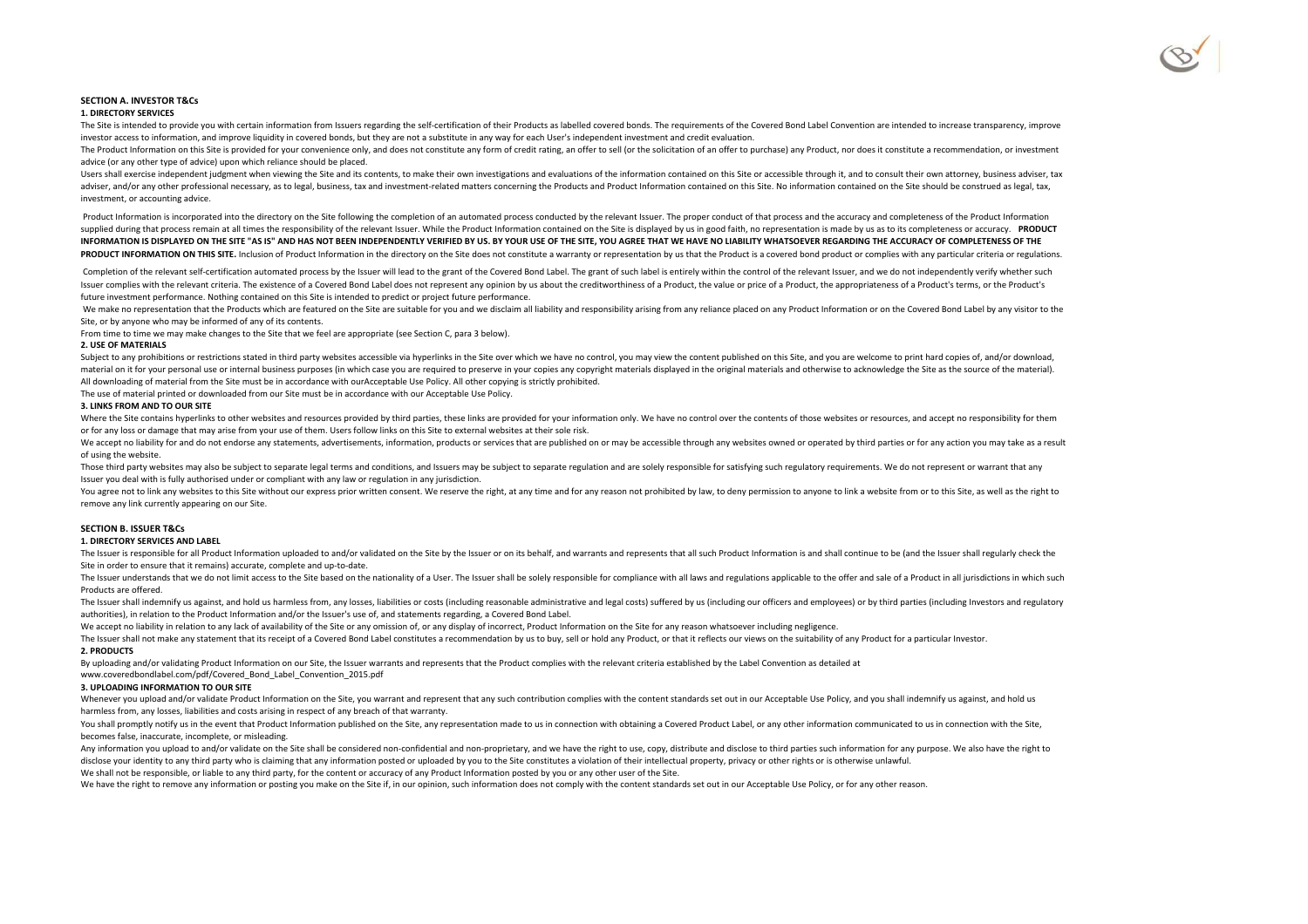

#### **4. LINKING TO OUR SITE**

You may link to our home page (www.coveredbondlabel.com), provided you do so in a way that is fair and legal and does not damage our reputation or take advantage of it, but you must not establish a link in such a way as to association, approval or endorsement on our part.

You must not establish a link from any website that is not owned by you.

The Site must not be framed on any other website, nor may you create a link to any part of the Site other than the home page. We reserve the right to withdraw linking permission without notice. The website from which you a respects with the content standards set out in our Acceptable Use Policy.

#### **5. SECURITY**

Issuers are required to register with us in order to use the Site by completing the followingRegistration Form.

Issuers will be provided with a unique user identification code and password (the "User Details") in order to access the Site for the sole purpose of uploading and/or validating Product Information on the Site. Such User D sole and exclusive use of the Issuer.

We reserve the right to alter or cancel User Details and revoke access to the site at any time.

If we need to contact you in relation to your use of the Site, we may contact you by email, telephone or post. The most recent details you have given us will be used. You must promptly inform us of any change in your conta

#### **6. DOWNLOADING OF ISSUER PROFILES FROM OUR SITE**

An Issuer may download its own profile from our Site in any of the ways expressly permitted by the Site, but Issuers may not download the profiles of any other Issuers or attempt to download profiles from the Site by any o

#### **SECTION C. GENERAL T&Cs**

#### **1. SITE ACCESS**

Access to the Site is permitted on a temporary basis, and we reserve the right to withdraw or amend the service we provide on the Site without notice. We shall not be liable if for any reason the Site is unavailable at any

#### From time to time, we may restrict access to the Site (either partially or in its entirety).

If you are provided with a user identification code, password or any other piece of information as part of our security procedures you must treat such information as confidential, and you must not disclose it to any third any user identification code or password, whether chosen by you or allocated by us, at any time, if in our opinion you have failed to comply with any of the provisions of these T&Cs, or for any other reason.

When using the Site, you must comply with the provisions of our Acceptable Use Policy. You shall indemnify us against, and hold us harmless from, any losses, liabilities or costs (including reasonable administrative and le our officers and employees) or by third parties (including Investors and regulatory authorities) as a result of any breaches of our **Acceptable Use Policy** that you commit.

You are responsible for making all arrangements necessary for you to have access to the Site. You are also responsible for ensuring that all persons who access the Site through your internet connection are aware of these T them.

#### **2. INTELLECTUAL PROPERTY**

All rights in this Site unless otherwise indicated, are owned by us. This Site and all content published on this Site, unless otherwise indicated, are protected by copyright in Belgium and other jurisdictions across the wo displayed on this Site, unless otherwise indicated, are owned by us and may be registered in many jurisdictions across the world. Save as provided in these T&Cs, any use or reproduction of these trademarks and/or devices i You must not use any part of the materials on the Site for commercial purposes without our consent.

#### **3. SITE CHANGES**

We aim to update the Site on a regular basis, and may change the content at any time. If the need arises, we reserve the right to suspend access to the Site, or close it indefinitely.

### **4. OUR LIABILITY**

The Product Information displayed on the Site is provided by the Issuer, and the granting of any label made available through the website is under the sole control of the Issuer, in each case without any guarantees, condit representations from us as to its accuracy or completeness. To the extent permitted by law, we, and any third parties connected to us, hereby expressly exclude:

· all conditions, warranties and other terms which might otherwise be implied by any applicable law or regulation; and

- any liability for any direct, indirect or consequential loss or damage incurred by any User in connection with the Site or in connection with the use, inability to use or results of the use of the Site, any websites link (including, without limitation, the omission of, or the display of incorrect, Product Information on the Site) or in connection with any Product, including loss of: income, revenue, business, profits, contracts, anticipate regardless of how any such loss or damage is caused.

#### **5. INFORMATION ABOUT YOU AND VISITS TO OUR SITE**

We process information about you in accordance with our Privacy Policy. By using the Site, you consent to such processing and you warrant that all information provided by you is accurate.

#### **6. VIRUSES, HACKING, OTHER OFFENCES**

You must not misuse the Site by knowingly introducing viruses, 'trojan horses', worms, logic bombs or other material which is maliciously or technologically harmful. You must not attempt to gain unauthorised access to the Site is stored, or any server, computer or database connected to the Site. You must not attack the Site via a denial-of-service attack or a distributed denial-of-service attack.

By breaching this provision, you would commit a criminal offence under the law of 28 November 2000 on computer crime. We shall report any such breach to the relevant law enforcement authorities and we shall co-operate with disclosing your identity to them. In the event of such breach, your right to use the Site will cease immediately.

We will not be liable for any loss or damage caused by a distributed denial-of-service attack, viruses or other technologically harmful material that may infect your computer equipment, computer programs, information or ot to your use of the Site or to your downloading of any information posted on it or on any website linked to it.

We do not warrant that this Site or any software or material of whatsoever nature available on or downloaded from it will be free from viruses or defects, compatible with your equipment or fit for any purpose. It is your r virus software on any software or other material that you may download from this Site and to ensure the compatibility of such software or material with your equipment and software.

We reserve the right to prohibit any activities of any nature or description that, in our sole discretion, might tend to damage or injure our commercial reputation or goodwill or the reputations or goodwill of any of the p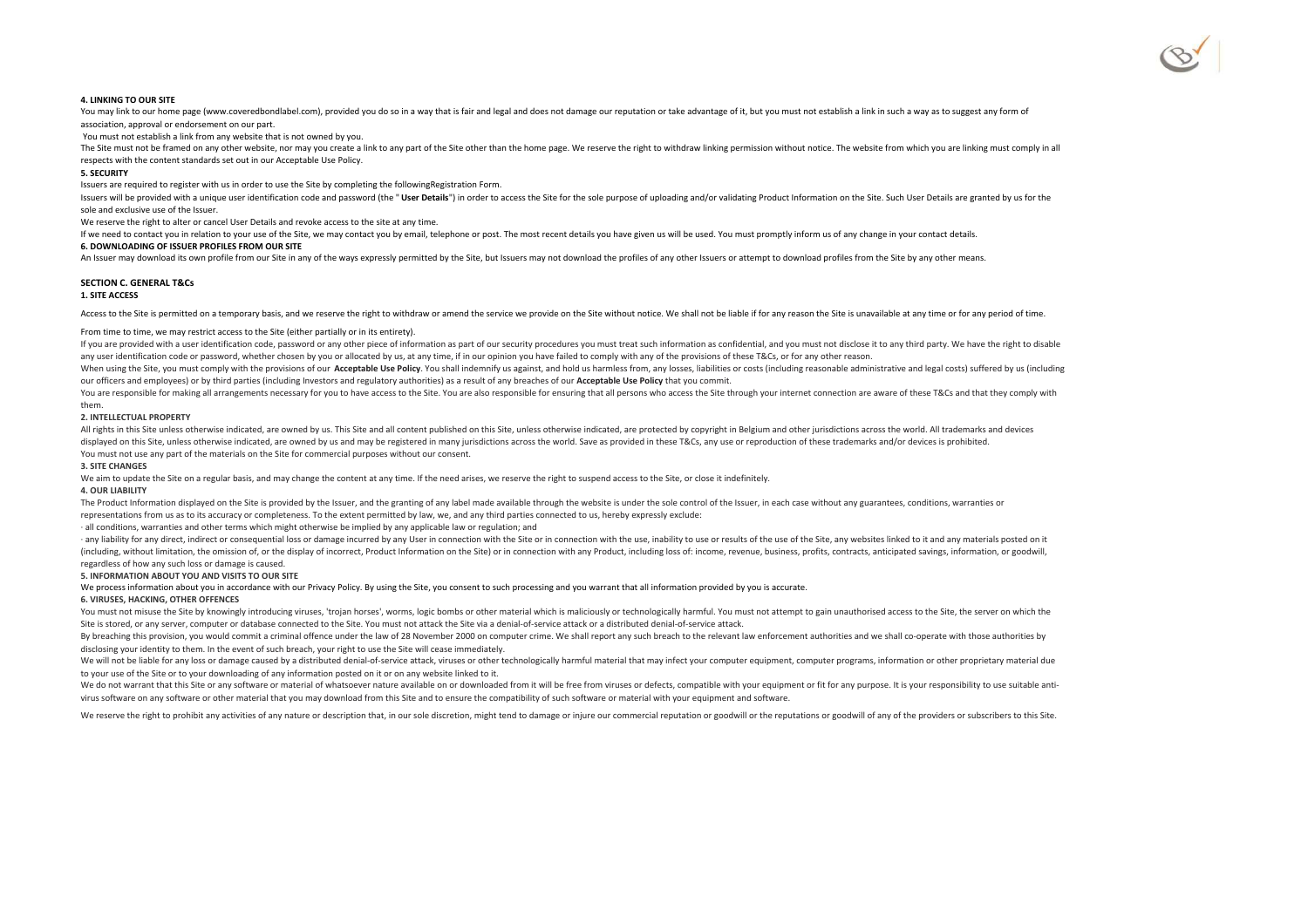

#### **7. JURISDICTION AND APPLICABLE LAW**

The courts of Brussels, Belgium shall have exclusive jurisdiction over any claim arising from, or related to, a visit to the Site or these T&Cs.

These T&Cs and any dispute or claim arising out of or in connection with them or their subject matter or formation (including non-contractual disputes or claims) shall be governed by and construed in accordance with the la **8. VARIATIONS**

We may revise these T&Cs at any time by amending this page. You are expected to check this page from time to time to take notice of any changes we have made, as they are binding on you. Certain of the provisions contained superseded by provisions or notices published elsewhere on the Site.

#### **9. CONTACTS**

Details of how to contact us are available by clicking on Contact Us.

We shall inform you if any of our contact details change by posting a notice on the Site.

#### **SECTION D. CBFL ACCEPTABLE USE POLICY**

This acceptable use policy (the "Policy") sets out the terms agreed between a user of the website ("you") and the Covered Bond Label Foundation ("we" or "us") on which you may use the websitewww.coveredbondlabel.com (the " apply to all users of, and visitors to, the Site.

Your use of the Site means that you accept, and agree to abide by, all the terms of the Policy, which supplement our Terms of Use.

#### **1. PROHIBITED USES**

#### You may use the Site for lawful purposes only. You may not use the Site:

· in any way that breaches any applicable local, national or international law or regulation;

· in any way which breaches or contravenes our content standards (see para 2 below);

· in any way that is unlawful or fraudulent, or has any unlawful or fraudulent purpose or effect;

· to transmit, or procure the sending of, any unsolicited or unauthorised advertising or promotional material or any other form of similar solicitation (spam); or

to knowingly transmit any information, send or upload any material that contains viruses, Trojan horses, worms, time-bombs, keystroke loggers, spyware, adware or any other harmful programs or similar computer code designed

operation of any computer software or hardware.

You also agree:

· not to reproduce, duplicate, copy or re-sell any part of the Site in contravention of the provisions of our Terms of Use; and

· not to access without authority, interfere with, damage or disrupt:

· any part of the Site;

· any equipment or network on which the Site is stored;

· any software used in the provision of the Site; or

· any equipment or network or software owned or used by any third party.

#### **2. CONTENT STANDARDS**

These content standards apply to any and all information (the "Information") which you contribute to the Site.

Information must:

· be accurate; and

· comply with applicable law in Belgium and in any country from which it is posted.

Information must not:

· infringe any copyright, database right, trade mark or other proprietary right of any other person;

· be likely to deceive any person; or

· be provided in breach of any legal duty owed to any person, such as a contractual duty or a duty of confidence;

#### **3. SUSPENSION AND TERMINATION**

We will determine, at our sole discretion, whether your use of the Site has caused a breach of the Policy. When a breach of the Policy has occurred, we may take such action as we deem reasonable.

Failure to comply with the Policy will constitute a material breach of our Terms of Use upon which you are permitted to use the Site, and may result in us taking any of the following actions:

· immediate, temporary or permanent withdrawal of your right to use the Site;

· immediate, temporary or permanent removal of any Information uploaded by you to the Site;

· legal proceedings against you for reimbursement of all costs on an indemnity basis (including, but not limited to, reasonable administrative and legal costs) resulting from the breach;

· disclosure of information to law enforcement authorities as requested by law or as we reasonably feel is necessary; or

· any other action we deem to be appropriate;

#### **4. DOWNLOADING AND USE OF INFORMATION FROM OUR SITE**

You may download information from our Site in any of the ways expressly permitted by the Site. Where indicated by the Site, you shall supply all the details requested and accept all the applicable terms and conditions befo information from the Site. You shall not attempt to download profiles from the Site by any other means.

You may use information that has been downloaded from our Site in accordance with our permitted procedures and/or hard copies of information printed from our Site for your personal use or internal business purposes only (i required to preserve in your copies any copyright materials displayed in the original materials and otherwise to acknowledge the Site as the source of the material). You may not distribute or show any materials downloaded third parties or quote or refer to any such materials in communications with third parties without obtaining our prior written permission. Any such permission would only be granted by us on terms that the third party in qu material from our Site, accepts and agrees to comply with these T&Cs as if the third party were a User of the Site.

Regardless of any permission that may be granted by us for you to distribute or show materials downloaded or printed from our Site to third parties, you must not use or export the information or materials available on or t laws in your, or any other applicable, jurisdiction. It remains your responsibility at all times to ensure that such laws are not violated.

#### **5. CHANGES TO THE POLICY**

We may revise the Policy at any time by amending this page. You are expected to check this page from time to time to take notice of any changes we make, as they are legally binding on you. Some of the provisions contained superseded by provisions or notices published elsewhere on the Site.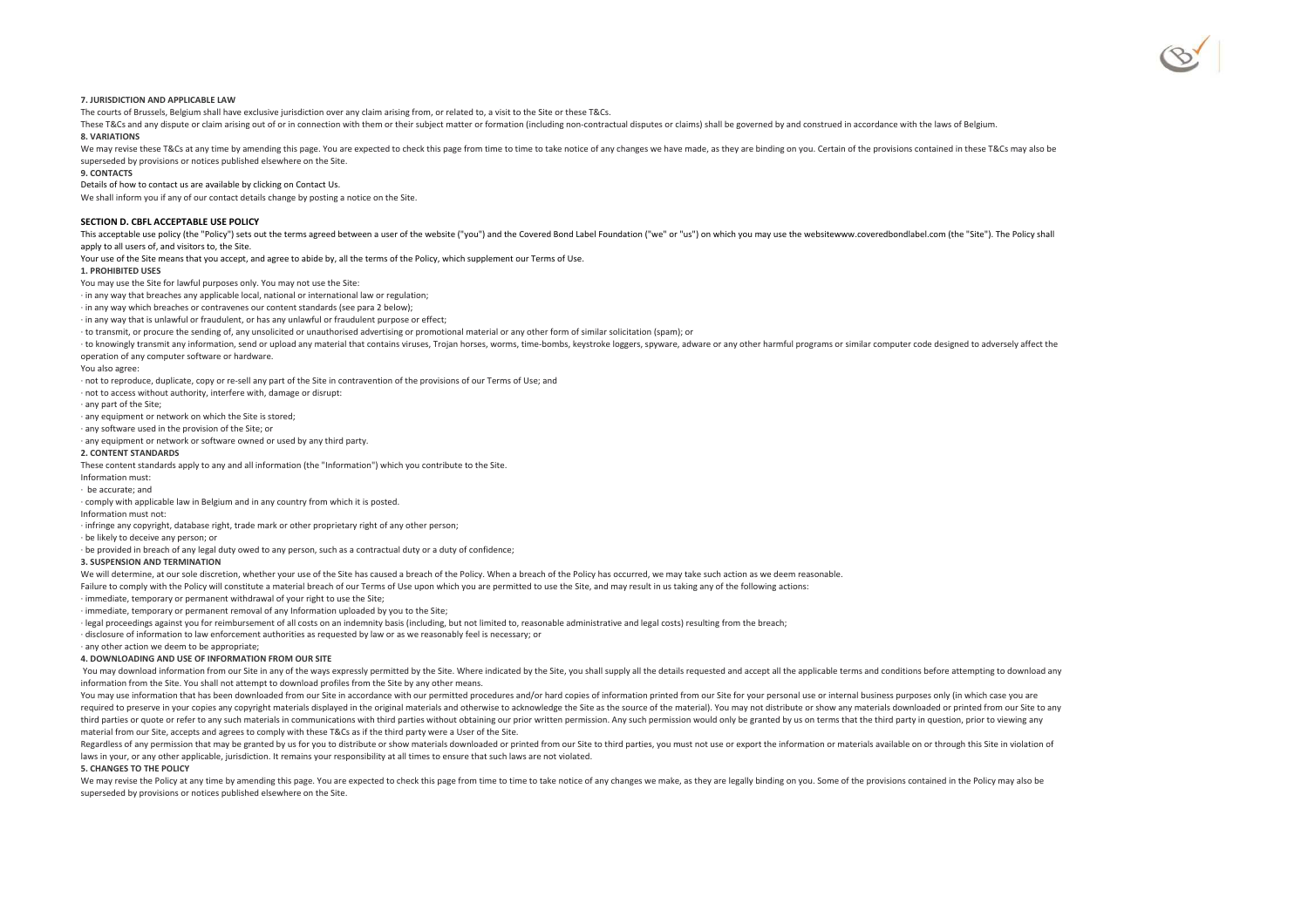#### **SECTION E. CBFL PRIVACY POLICY**

The Covered Bond Label Foundation ("**we**" or "**us**") is committed to protecting and respecting the privacy of our users.

This policy (together with our Terms of Use and any other documents referred to on it) sets out the basis on which any personal information we collect from, or that is provided to us by, a user (including from any individu behalf of, a user) ("**you**") will be processed by us or by third parties. Please read the following carefully to understand our views and practices regarding your personal information and how we will treat it.

For the purpose of the Law of 8 December 1992 on the protection of privacy in relation to processing of personal information (*loi relative à la protection de la vie privée à l'égard des traitements de données à caractère de persoonlijke levensfeer ten opzichte van de verwerking van persoonsgegevens*) (the "**Belgian DPL**"), we (the Covered Bond Label Foundation) are the data controller.

#### **1. INFORMATION COLLECTION AND PROCESSING**

We may collect and process the following information about you:

information that you provide by completing any form on our website (www.coveredbondlabel.com) (the "Site"). This includes information provided at the time of registering to use the Site, subscribing to our service, posting services;

· if you contact us, we may keep a record of that correspondence; and

· details of your visits to the Site and the resources that you access.

This information may include personal information (such as your name or title) and we will only process such personal information for the purposes set out in paragraph 2 below in accordance with the Belgian DPL

#### **2. INFORMATION USE**

We may collect and process your personal information for the following purposes:

· to ensure that content from the Site is presented in the most effective manner for your computer;

· to provide you with information, products or services that you request from us or which we feel may interest you; and

· to notify you about changes to our service.

If you do not want us to use your information in this way, or to pass your details on to third parties for marketing purposes, you can refuse consent to such processing by ticking the relevant box situated on the form on w

#### **3. TRANSFER AND STORAGE OF PERSONAL INFORMATION**

You agree that your personal information may be communicated to third parties:

· if we are under a duty to disclose or share your personal information in order to comply with any legal obligation, or in order to enforce or apply our Terms of Use and other agreements;

· in the case of any legitimate interest; and

· for direct marketing purposes (unless you object to such processing in accordance with paragraph 2 above).

By submitting your personal information, you also agree that such information may be transferred to, and stored at, a destination outside the European Economic Area (" EEA"), whether or not an adequate level of protection information in the country of reception.

Your personal information may also be processed by staff operating outside the EEA who work for us or for one of our processors for the same purposes as listed in paragraph 2 above. Such staff may be engaged in, among othe support services.

#### **4. SECURITY**

We will take all steps reasonably necessary to ensure that your information is treated securely and in accordance with this privacy policy, and to prevent personal information being accessible to and processed by unauthori changed or deleted. There are internal security measures in place to protect the premises, servers, network, data transfers, and the information itself.

You acknowledge however that the transmission of information via the internet is not completely secure. While we will use reasonable endeavours to protect your personal information, we cannot fully guarantee the security o transmitted to the Site.

Where we have given you a password which enables you to access certain parts of the Site, you are responsible for keeping this password confidential. We ask you not to share your password with anyone.

#### **5. YOUR RIGHTS**

The Belgian DPL gives you the right to access or, where incorrect, amend or delete (at your request and free of charge) personal information pertaining to you. You can exercise these rights at any time by contacting us by by letter addressed to Covered Bond Label Foundation Rue de la Science 14 - 1040 Brussels - Belgium.

You also have the right to ask us not to process your personal information for marketing purposes. You can exercise your right to prevent such processing by checking certain boxes on the forms we use to collect your inform email or by letter in accordance with the above.

#### **6. CHANGES TO OUR PRIVACY POLICY**

Any changes we may make to our privacy policy in the future will be posted on this page.

#### **7. CONTACT**

If you have any questions about this policy, the collection and use of your personal information or other privacy-specific concerns please contact us by clicking on Contact Us .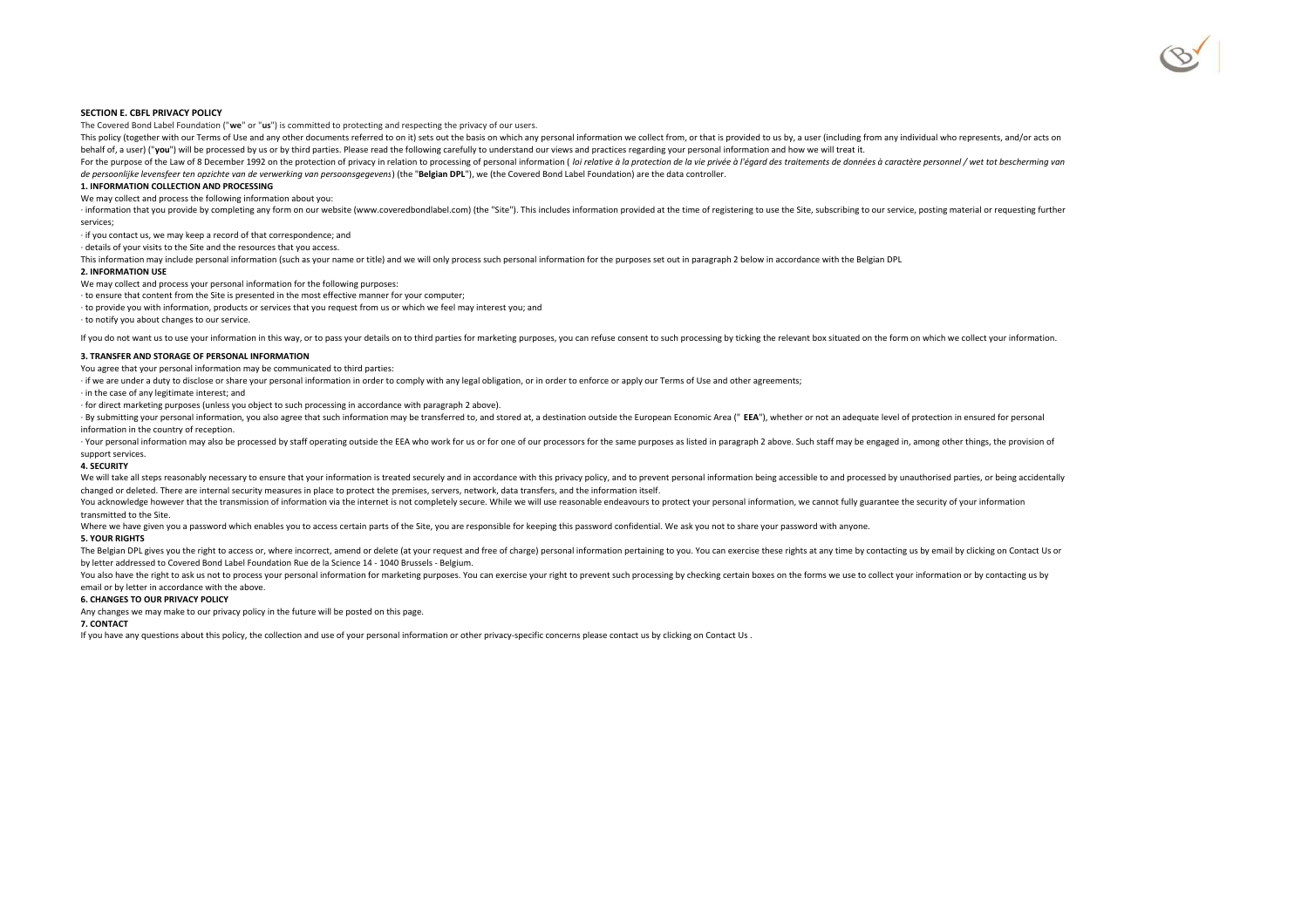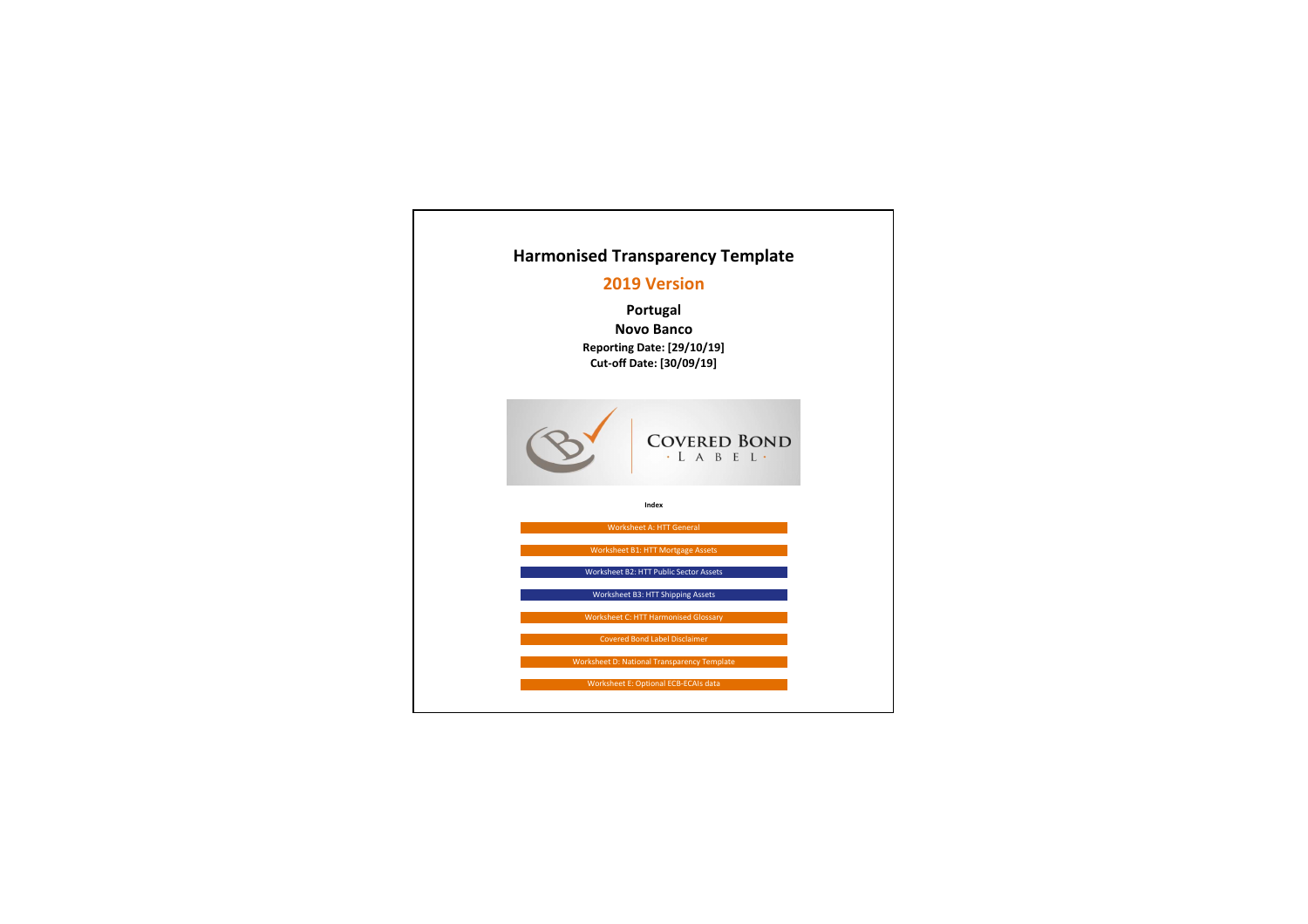# $\circ$

## A. Harmonised Transparency Template - General Information **HTT 2019**

|                      | <b>Reporting in Domestic Currency</b>                                                           | EUR                                          |               |                          |                               |
|----------------------|-------------------------------------------------------------------------------------------------|----------------------------------------------|---------------|--------------------------|-------------------------------|
|                      |                                                                                                 |                                              |               |                          |                               |
|                      | <b>CONTENT OF TAB A</b>                                                                         |                                              |               |                          |                               |
|                      | 1. Basic Facts<br>2. Regulatory Summary                                                         |                                              |               |                          |                               |
|                      | 3. General Cover Pool / Covered Bond Information                                                |                                              |               |                          |                               |
|                      | 4. References to Capital Requirements Regulation (CRR) 129(7)                                   |                                              |               |                          |                               |
|                      | 5. References to Capital Requirements Regulation (CRR) 129(1)                                   |                                              |               |                          |                               |
|                      | 6. Other relevant information                                                                   |                                              |               |                          |                               |
|                      |                                                                                                 |                                              |               |                          |                               |
| <b>Field</b>         | 1. Basic Facts                                                                                  |                                              |               |                          |                               |
| <b>Number</b>        |                                                                                                 |                                              |               |                          |                               |
| G.1.1.1<br>G.1.1.2   | Country<br><b>Issuer Name</b>                                                                   | Portugal<br>Novo Banco, SA                   |               |                          |                               |
|                      |                                                                                                 | http://www.novobanco.pt/site/cms.aspx?plg=F0 |               |                          |                               |
| G.1.1.3              | Link to Issuer's Website                                                                        | 47B4BB-0854-4D1C-AE47-C1991562EC95           |               |                          |                               |
| G.1.1.4              | Cut-off date                                                                                    | 30/09/19                                     |               |                          |                               |
| OG.1.1.1             | Optional information e.g. Contact names                                                         | dtf.cor.securitiz@novobanco.pt               |               |                          |                               |
| OG.1.1.2             | Optional information e.g. Parent name                                                           |                                              |               |                          |                               |
| OG.1.1.3             |                                                                                                 |                                              |               |                          |                               |
| OG.1.1.4<br>OG.1.1.5 |                                                                                                 |                                              |               |                          |                               |
| OG.1.1.6             |                                                                                                 |                                              |               |                          |                               |
| OG.1.1.7             |                                                                                                 |                                              |               |                          |                               |
| OG.1.1.8             |                                                                                                 |                                              |               |                          |                               |
|                      | 2. Regulatory Summary                                                                           |                                              |               |                          |                               |
| G.2.1.1              | <b>UCITS Compliance (Y/N)</b>                                                                   | yes                                          |               |                          |                               |
| G.2.1.2              | <b>CRR Compliance (Y/N)</b>                                                                     | yes                                          |               |                          |                               |
| G.2.1.3              | <b>LCR</b> status                                                                               | https://coveredbondlabel.com/issuer/140/     |               |                          |                               |
| OG.2.1.1<br>OG.2.1.2 |                                                                                                 |                                              |               |                          |                               |
| OG.2.1.3             |                                                                                                 |                                              |               |                          |                               |
| OG.2.1.4             |                                                                                                 |                                              |               |                          |                               |
| OG.2.1.5             |                                                                                                 |                                              |               |                          |                               |
| OG.2.1.6             |                                                                                                 |                                              |               |                          |                               |
|                      | 3. General Cover Pool / Covered Bond Information                                                |                                              |               |                          |                               |
|                      | 1.General Information                                                                           | Nominal (mn)                                 |               |                          |                               |
| G.3.1.1              | <b>Total Cover Assets</b>                                                                       | 4621,97                                      |               |                          |                               |
| G.3.1.2<br>OG.3.1.1  | <b>Outstanding Covered Bonds</b><br>Cover Pool Size [NPV] (mn)                                  | 4 200,00<br>4829,61                          |               |                          |                               |
| OG.3.1.2             | Outstanding Covered Bonds [NPV] (mn)                                                            | 4 1 69,87                                    |               |                          |                               |
| OG.3.1.3             |                                                                                                 |                                              |               |                          |                               |
| OG.3.1.4             |                                                                                                 |                                              |               |                          |                               |
|                      | 2. Over-collateralisation (OC)                                                                  | <b>Legal / Regulatory</b>                    | <b>Actual</b> | <b>Minimum Committed</b> | Purpose                       |
| G.3.2.1              | OC (%)                                                                                          | 5,26%                                        | 10%           | [For completion]         | [Mark as ND1 if not relevant] |
| OG.3.2.1<br>OG.3.2.2 | Optional information e.g. Asset Coverage Test (ACT)<br>Optional information e.g. OC (NPV basis) |                                              |               |                          |                               |
| OG.3.2.3             |                                                                                                 |                                              |               |                          |                               |
| OG.3.2.4             |                                                                                                 |                                              |               |                          |                               |
| OG.3.2.5             |                                                                                                 |                                              |               |                          |                               |
| OG.3.2.6             |                                                                                                 |                                              |               |                          |                               |
|                      | <b>3. Cover Pool Composition</b>                                                                | Nominal (mn)                                 |               | % Cover Pool             |                               |
| G.3.3.1              | Mortgages                                                                                       | 4620,00                                      |               | 99,96%                   |                               |
| G.3.3.2<br>G.3.3.3   | <b>Public Sector</b><br>Shipping                                                                | 0,00<br>0,00                                 |               | 0,00%<br>0,00%           |                               |
| G.3.3.4              | <b>Substitute Assets</b>                                                                        | 1,97                                         |               | 0,04%                    |                               |
| G.3.3.5              | Other                                                                                           | 0,00                                         |               | 0,00%                    |                               |
| G.3.3.6              | Total                                                                                           | 4621,97                                      |               | 100%                     |                               |
| OG.3.3.1             | o/w [If relevant, please specify]                                                               |                                              |               | 0,00%                    |                               |
| OG.3.3.2             | o/w [If relevant, please specify]                                                               |                                              |               | 0,00%                    |                               |
| OG.3.3.3             | o/w [If relevant, please specify]                                                               |                                              |               | 0,00%                    |                               |
| OG.3.3.4             | o/w [If relevant, please specify]                                                               |                                              |               | 0,00%                    |                               |
| OG.3.3.5<br>OG.3.3.6 | o/w [If relevant, please specify]<br>o/w [If relevant, please specify]                          |                                              |               | 0,00%<br>0,00%           |                               |
|                      |                                                                                                 |                                              |               |                          |                               |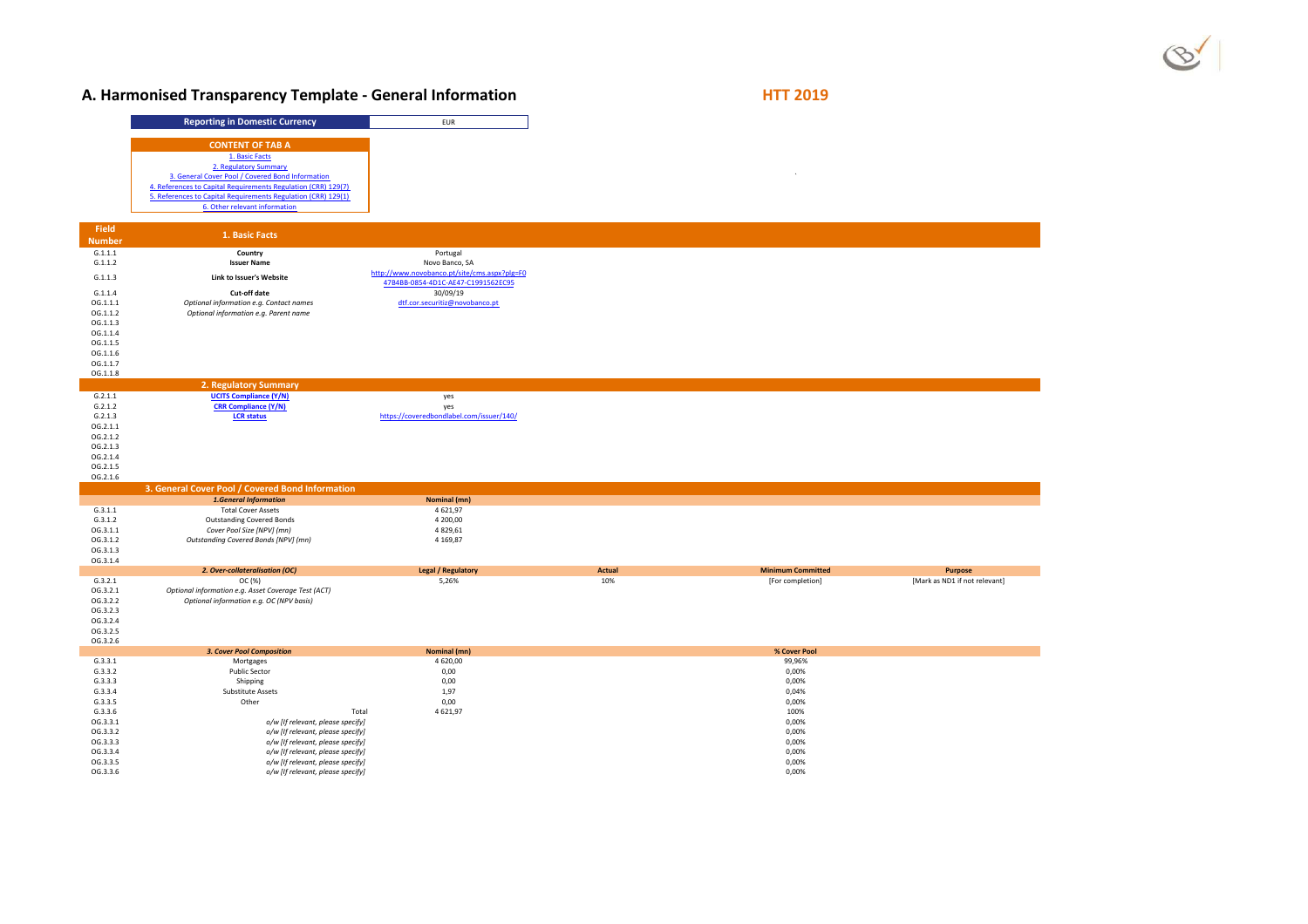|                      | 4. Cover Pool Amortisation Profile  | Contractual                                     | <b>Expected Upon Prepayments</b>           | % Total Contractual         | % Total Expected Upon Prepayments |
|----------------------|-------------------------------------|-------------------------------------------------|--------------------------------------------|-----------------------------|-----------------------------------|
| G.3.4.1              | Weighted Average Life (in years)    | 24,23                                           | ND1                                        |                             |                                   |
|                      |                                     |                                                 |                                            |                             |                                   |
|                      | Residual Life (mn)                  |                                                 |                                            |                             |                                   |
|                      | By buckets:                         |                                                 |                                            |                             |                                   |
| G.3.4.2              | $0 - 1Y$                            | 235,93                                          | ND1                                        | 5,10%                       |                                   |
| G.3.4.3              | $1 - 2Y$                            | 231,35                                          | ND1                                        | 5,01%                       |                                   |
| G.3.4.4              | $2 - 3Y$                            | 226,19                                          | ND1                                        | 4,89%                       |                                   |
| G.3.4.5              | $3 - 4Y$                            | 220,27                                          | ND1                                        | 4,77%                       |                                   |
| G.3.4.6              | $4 - 5Y$                            | 214,13                                          | ND1                                        | 4,63%                       |                                   |
| G.3.4.7              | $5 - 10Y$                           | 978,88                                          | ND1                                        | 21,18%                      |                                   |
| G.3.4.8              | $10+Y$                              | 2 5 1 5 , 2 2                                   | ND1                                        | 54,42%                      |                                   |
| G.3.4.9              | Total                               | 4621,97                                         | 0,0                                        | 100%                        | 0%                                |
| OG.3.4.1             | $o/w$ 0-1 day                       |                                                 |                                            | 0,00%                       |                                   |
| OG.3.4.2             | o/w 0-0.5y                          |                                                 |                                            | 0,00%                       |                                   |
| OG.3.4.3             | o/w 0.5-1 y                         |                                                 |                                            | 0,00%                       |                                   |
| OG.3.4.4             | $o/w$ 1-1.5y                        |                                                 |                                            | 0,00%                       |                                   |
| OG.3.4.5             | o/w 1.5-2 y                         |                                                 |                                            | 0,00%                       |                                   |
| OG.3.4.6             |                                     |                                                 |                                            |                             |                                   |
| OG.3.4.7             |                                     |                                                 |                                            |                             |                                   |
| OG.3.4.8             |                                     |                                                 |                                            |                             |                                   |
| OG.3.4.9             |                                     |                                                 |                                            | 0,00%                       |                                   |
| OG.3.4.10            |                                     |                                                 |                                            | 0,00%                       |                                   |
|                      | <b>5. Maturity of Covered Bonds</b> | <b>Initial Maturity</b>                         | <b>Extended Maturity</b>                   | % Total Initial Maturity    | % Total Extended Maturity         |
| G.3.5.1              | Weighted Average life (in years)    | 2,97                                            | ND1                                        |                             |                                   |
|                      |                                     |                                                 |                                            |                             |                                   |
| G.3.5.2              | Maturity (mn)                       |                                                 |                                            |                             |                                   |
|                      | By buckets:                         |                                                 |                                            |                             |                                   |
| G.3.5.3              | $0 - 1Y$                            | 0,00                                            | ND1                                        | 0,00%                       |                                   |
| G.3.5.4              | $1 - 2Y$                            | 1000,00                                         | ND1                                        | 23,81%                      |                                   |
| G.3.5.5              | $2 - 3Y$                            | 1000,00                                         | ND1                                        | 23,81%                      |                                   |
| G.3.5.6              | $3 - 4Y$<br>$4 - 5Y$                | 700,00                                          | ND1                                        | 16,67%                      |                                   |
| G.3.5.7<br>G.3.5.8   | $5 - 10Y$                           | 500,00                                          | ND1<br>ND1                                 | 11,90%                      |                                   |
|                      | $10+Y$                              | 1000,00                                         |                                            | 23,81%                      |                                   |
| G.3.5.9              |                                     | 0,00                                            | ND1                                        | 0,00%                       |                                   |
| G.3.5.10<br>OG.3.5.1 | Total                               | 4200,00                                         | $\mathsf 0$                                | 100%                        | 0%                                |
| OG.3.5.2             | o/w 0-1 day<br>o/w 0-0.5y           |                                                 |                                            | 0,00%<br>0,00%              |                                   |
|                      |                                     |                                                 |                                            |                             |                                   |
| OG.3.5.3             | $o/w$ 0.5-1 $v$                     |                                                 |                                            | 0,00%                       |                                   |
| OG.3.5.4             | $o/w$ 1-1.5 $v$                     |                                                 |                                            | 0,00%                       |                                   |
| OG.3.5.5<br>OG.3.5.6 | o/w 1.5-2 y                         |                                                 |                                            | 0,00%                       |                                   |
|                      |                                     |                                                 |                                            |                             |                                   |
| OG.3.5.7             |                                     |                                                 |                                            |                             |                                   |
| OG.3.5.8             |                                     |                                                 |                                            |                             |                                   |
| OG.3.5.9             |                                     |                                                 |                                            |                             |                                   |
| OG.3.5.10            | <b>6. Covered Assets - Currency</b> |                                                 |                                            |                             |                                   |
| C2C1                 | <b>CLID</b>                         | Nominal [before hedging] (mn)<br>$A$ $621$ $07$ | Nominal [after hedging] (mn)<br>4 6 21 0 7 | % Total [before]<br>100,00% | % Total [after]<br>100,00%        |

 $\circledcirc$ 

|          | <b>6. Covered Assets - Currency</b> | Nominal [before hedging] (mn) | Nominal [after hedging] (mn) | % Total [before] | % Total [after] |
|----------|-------------------------------------|-------------------------------|------------------------------|------------------|-----------------|
| G.3.6.1  | EUR                                 | 4621,97                       | 4621,97                      | 100,00%          | 100,00%         |
| G.3.6.2  | AUD                                 | [For completion]              | [For completion]             |                  |                 |
| G.3.6.3  | <b>BRL</b>                          | [For completion]              | [For completion]             |                  |                 |
| G.3.6.4  | CAD                                 | [For completion]              | [For completion]             |                  |                 |
| G.3.6.5  | CHF                                 | [For completion]              | [For completion]             |                  |                 |
| G.3.6.6  | CZK                                 | [For completion]              | [For completion]             |                  |                 |
| G.3.6.7  | <b>DKK</b>                          | [For completion]              | [For completion]             |                  |                 |
| G.3.6.8  | GBP                                 | [For completion]              | [For completion]             |                  |                 |
| G.3.6.9  | <b>HKD</b>                          | [For completion]              | [For completion]             |                  |                 |
| G.3.6.10 | JPY                                 | [For completion]              | [For completion]             |                  |                 |
| G.3.6.11 | <b>KRW</b>                          | [For completion]              | [For completion]             |                  |                 |
| G.3.6.12 | <b>NOK</b>                          | [For completion]              | [For completion]             |                  |                 |
| G.3.6.13 | PLN                                 | [For completion]              | [For completion]             |                  |                 |
| G.3.6.14 | SEK                                 | [For completion]              | [For completion]             |                  |                 |
| G.3.6.15 | SGD                                 | [For completion]              | [For completion]             |                  |                 |
| G.3.6.16 | <b>USD</b>                          | [For completion]              | [For completion]             |                  |                 |
| G.3.6.17 | Other                               | [For completion]              | [For completion]             |                  |                 |
| G.3.6.18 | Total                               | 4621,97                       | 4621,97                      | 100%             | 100%            |
| OG.3.6.1 | o/w [If relevant, please specify]   |                               |                              |                  |                 |
| OG.3.6.2 | o/w [If relevant, please specify]   |                               |                              | 0,00%            | 0,00%           |
| OG.3.6.3 | o/w [If relevant, please specify]   |                               |                              | 0,00%            | 0,00%           |
| OG.3.6.4 | o/w [If relevant, please specify]   |                               |                              | 0,00%            | 0,00%           |
| OG.3.6.5 | o/w [If relevant, please specify]   |                               |                              | 0,00%            | 0,00%           |
| OG.3.6.6 | o/w [If relevant, please specify]   |                               |                              | 0,00%            | 0,00%           |
| OG.3.6.7 | o/w [If relevant, please specify]   |                               |                              | 0,00%            | 0,00%           |
|          |                                     |                               |                              |                  |                 |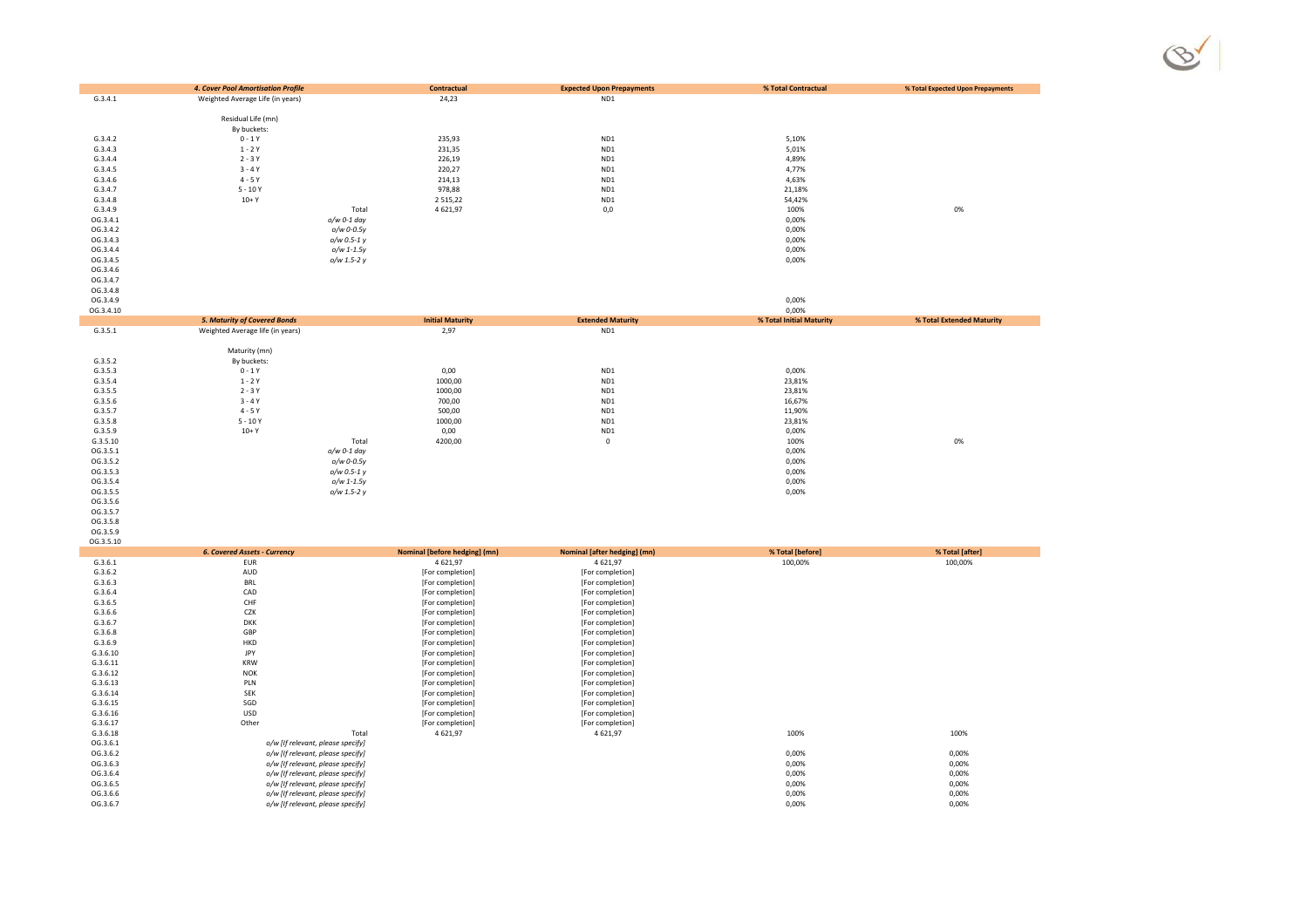

| G.3.7.1               | 7. Covered Bonds - Currency<br>EUR                                         | Nominal [before hedging] (mn)<br>4 200,00 | Nominal [after hedging] (mn)<br>4 200,00 | % Total [before]<br>100,00% | % Total [after]<br>100,00% |
|-----------------------|----------------------------------------------------------------------------|-------------------------------------------|------------------------------------------|-----------------------------|----------------------------|
| G.3.7.2               | AUD                                                                        | [For completion]                          | [For completion]                         |                             |                            |
| G.3.7.3               | BRL                                                                        | [For completion]                          | [For completion]                         |                             |                            |
| G.3.7.4               | CAD                                                                        | [For completion]                          | [For completion]                         |                             |                            |
| G.3.7.5               | CHF                                                                        | [For completion]                          | [For completion]                         |                             |                            |
| G.3.7.6               | CZK                                                                        | [For completion]                          | [For completion]                         |                             |                            |
| G.3.7.7               | <b>DKK</b>                                                                 | [For completion]                          | [For completion]                         |                             |                            |
| G.3.7.8               | GBP                                                                        | [For completion]                          | [For completion]                         |                             |                            |
| G.3.7.9               | HKD                                                                        | [For completion]                          | [For completion]                         |                             |                            |
| G.3.7.10              | JPY                                                                        | [For completion]                          | [For completion]                         |                             |                            |
| G.3.7.11              | <b>KRW</b>                                                                 | [For completion]                          | [For completion]                         |                             |                            |
| G.3.7.12              | <b>NOK</b>                                                                 | [For completion]                          | [For completion]                         |                             |                            |
| G.3.7.13              | PLN                                                                        | [For completion]                          | [For completion]                         |                             |                            |
| G.3.7.14              | SEK                                                                        | [For completion]                          | [For completion]                         |                             |                            |
| G.3.7.15              | SGD                                                                        | [For completion]                          | [For completion]                         |                             |                            |
| G.3.7.16              | <b>USD</b>                                                                 | [For completion]                          | [For completion]                         |                             |                            |
| G.3.7.17              | Other                                                                      | [For completion]                          | [For completion]                         |                             |                            |
| G.3.7.18              | Total                                                                      | 4 200,00                                  | 4 200,00                                 | 100%                        | 100%                       |
| OG.3.7.1              | o/w [If relevant, please specify]                                          |                                           |                                          |                             |                            |
| OG.3.7.2              | o/w [If relevant, please specify]                                          |                                           |                                          |                             |                            |
| OG.3.7.3              | o/w [If relevant, please specify]                                          |                                           |                                          |                             |                            |
| OG.3.7.4              | o/w [If relevant, please specify]                                          |                                           |                                          |                             |                            |
| OG.3.7.5              | o/w [If relevant, please specify]                                          |                                           |                                          |                             |                            |
| OG.3.7.6              | o/w [If relevant, please specify]                                          |                                           |                                          |                             |                            |
| OG.3.7.7              | o/w [If relevant, please specify]                                          |                                           |                                          |                             |                            |
|                       | 8. Covered Bonds - Breakdown by interest rate                              | Nominal [before hedging] (mn)             | Nominal [after hedging] (mn)             | % Total [before]            | % Total [after]            |
| G.3.8.1               | Fixed coupon                                                               | 0,00                                      | 0,00                                     | 0,00%                       | 0,00%                      |
| G.3.8.2               | Floating coupon                                                            | 4 200,00                                  | 4 200,00                                 | 100,00%                     | 100,00%                    |
| G.3.8.3               | Other                                                                      | 0,00                                      | 0,00                                     | 0,00%                       | 0,00%                      |
| G.3.8.4               |                                                                            |                                           |                                          |                             |                            |
|                       | Total                                                                      | 4 200,00                                  | 4 200,00                                 | 100%                        | 100%                       |
| OG.3.8.1              |                                                                            |                                           |                                          |                             |                            |
| OG.3.8.2              |                                                                            |                                           |                                          |                             |                            |
| OG.3.8.3              |                                                                            |                                           |                                          |                             |                            |
| OG.3.8.4              |                                                                            |                                           |                                          |                             |                            |
| OG.3.8.5              |                                                                            |                                           |                                          |                             |                            |
|                       | 9. Substitute Assets - Type                                                | Nominal (mn)                              |                                          | % Substitute Assets         |                            |
| G.3.9.1               | Cash                                                                       | 1,97                                      |                                          | 100,00%                     |                            |
| G.3.9.2               | Exposures to/guaranteed by Supranational, Sovereign, Agency (SSA)          | [For completion]                          |                                          |                             |                            |
| G.3.9.3               | Exposures to central banks                                                 | [For completion]                          |                                          |                             |                            |
| G.3.9.4               | Exposures to credit institutions                                           | [For completion]                          |                                          |                             |                            |
| G.3.9.5               | Other                                                                      | [For completion]                          |                                          |                             |                            |
| G.3.9.6               | Total                                                                      | 1,97                                      |                                          | 100%                        |                            |
| OG.3.9.1              | o/w EU gvts or quasi govts                                                 |                                           |                                          | 0,00%                       |                            |
| OG.3.9.2              | o/w third-party countries Credit Quality Step 1 (CQS1) gvts or quasi       |                                           |                                          | 0,00%                       |                            |
|                       | govts                                                                      |                                           |                                          |                             |                            |
| OG.3.9.3              | o/w third-party countries Credit Quality Step 2 (CQS2) gvts or quasi govts |                                           |                                          | 0,00%                       |                            |
| OG.3.9.4              | o/w EU central banks                                                       |                                           |                                          | 0,00%                       |                            |
| OG.3.9.5              | o/w third-party countries Credit Quality Step 1 (CQS1) central banks       |                                           |                                          | 0,00%                       |                            |
| OG.3.9.6              | o/w third-party countries Credit Quality Step 2 (CQS2) central banks       |                                           |                                          | 0,00%                       |                            |
| OG.3.9.7              | o/w CQS1 credit institutions                                               |                                           |                                          | 0,00%                       |                            |
| OG.3.9.8              | o/w CQS2 credit institutions                                               |                                           |                                          | 0,00%                       |                            |
| OG.3.9.9<br>OG.3.9.10 |                                                                            |                                           |                                          |                             |                            |

OG.3.9.11 OG.3.9.12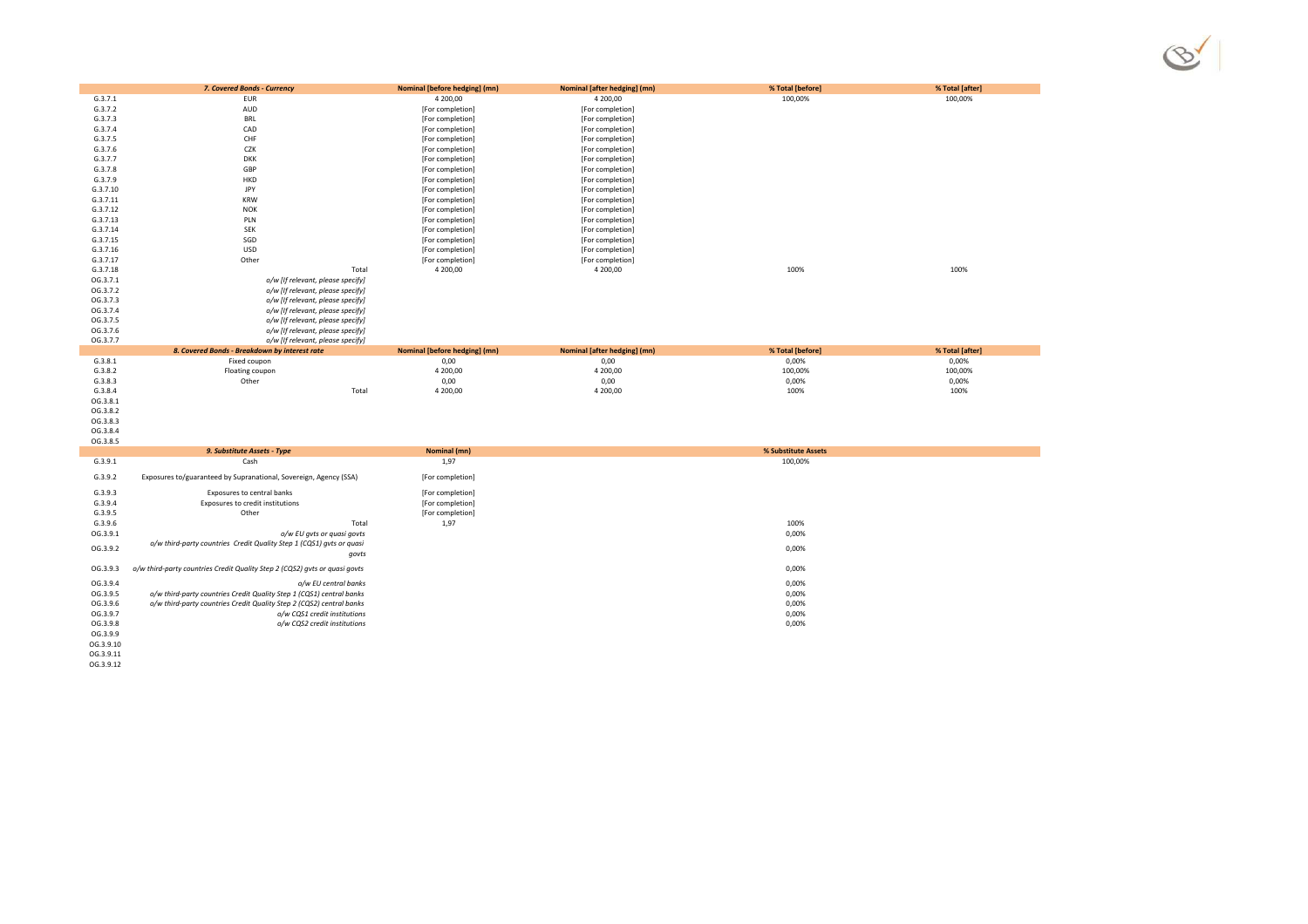

| G.3.10.1                 | 10. Substitute Assets - Country<br>Domestic (Country of Issuer) | Nominal (mn)<br>0,00                     | % Substitute Assets<br>0,00%     |
|--------------------------|-----------------------------------------------------------------|------------------------------------------|----------------------------------|
| G.3.10.2                 | Eurozone                                                        | 0,00                                     | 0,00%                            |
| G.3.10.3                 | Rest of European Union (EU)                                     | 1,97                                     | 100,00%                          |
| G.3.10.4                 | European Economic Area (not member of EU)                       | 0,00                                     | 0,00%                            |
| G.3.10.5                 | Switzerland                                                     | 0,00                                     | 0,00%                            |
| G.3.10.6                 | Australia                                                       | 0,00                                     | 0,00%                            |
| G.3.10.7                 | Brazil                                                          | 0,00                                     | 0,00%                            |
| G.3.10.8                 | Canada                                                          | 0,00                                     | 0,00%                            |
| G.3.10.9                 | Japan                                                           | 0,00                                     | 0,00%                            |
| G.3.10.10                | Korea                                                           | 0,00                                     | 0,00%                            |
| G.3.10.11                | New Zealand                                                     | 0,00                                     | 0,00%                            |
| G.3.10.12                | Singapore                                                       | 0,00                                     | 0,00%                            |
| G.3.10.13                | US                                                              | 0,00                                     | 0,00%                            |
| G.3.10.14                | Other                                                           | 0,00                                     | 0,00%                            |
| G.3.10.15                | <b>Total EU</b>                                                 | 1,97                                     |                                  |
| G.3.10.16                | Total                                                           | 1,97                                     | 100%                             |
| OG.3.10.1                | o/w [If relevant, please specify]                               |                                          | 0,00%                            |
| OG.3.10.2                | o/w [If relevant, please specify]                               |                                          | 0,00%                            |
| OG.3.10.3                | o/w [If relevant, please specify]                               |                                          | 0,00%                            |
| OG.3.10.4                | o/w [If relevant, please specify]                               |                                          | 0,00%                            |
| OG.3.10.5                | o/w [If relevant, please specify]                               |                                          | 0,00%                            |
| OG.3.10.6                | o/w [If relevant, please specify]                               |                                          | 0,00%                            |
| OG.3.10.7                | o/w [If relevant, please specify]                               |                                          | 0,00%                            |
|                          | 11. Liquid Assets                                               | Nominal (mn)                             | % Covered Bonds<br>% Cover Pool  |
| G.3.11.1                 | Substitute and other marketable assets                          | 1,97                                     | 0,04%<br>0,05%                   |
| G.3.11.2<br>G.3.11.3     | Central bank eligible assets<br>Other                           | $\mathsf 0$<br>$\mathbf 0$               | 0,00%<br>0,00%<br>0,00%<br>0,00% |
| G.3.11.4                 | Total                                                           |                                          | 0%<br>0%                         |
| OG.3.11.1                | o/w [If relevant, please specify]                               | 1,97                                     |                                  |
| OG.3.11.2                | o/w [If relevant, please specify]                               |                                          |                                  |
| OG.3.11.3                | o/w [If relevant, please specify]                               |                                          |                                  |
| OG.3.11.4                | o/w [If relevant, please specify]                               |                                          |                                  |
| OG.3.11.5                | o/w [If relevant, please specify]                               |                                          |                                  |
| OG.3.11.6                | o/w [If relevant, please specify]                               |                                          |                                  |
| OG.3.11.7                | o/w [If relevant, please specify]                               |                                          |                                  |
|                          | 12. Bond List                                                   |                                          |                                  |
| G.3.12.1                 | <b>Bond list</b>                                                | https://coveredbondlabel.com/issuer/140/ |                                  |
|                          | 13. Derivatives & Swaps                                         |                                          |                                  |
| G.3.13.1                 | Derivatives in the register / cover pool [notional] (mn)        | $\mathsf 0$                              |                                  |
| G.3.13.2                 | Type of interest rate swaps (intra-group, external or both)     | $\mathsf 0$                              |                                  |
| G.3.13.3                 | Type of currency rate swaps (intra-group, external or both)     | $\mathsf 0$                              |                                  |
| OG.3.13.1                | NPV of Derivatives in the cover pool (mn)                       |                                          |                                  |
| OG.3.13.2                | Derivatives outside the cover pool [notional] (mn)              |                                          |                                  |
| OG.3.13.3                | NPV of Derivatives outside the cover pool (mn)                  |                                          |                                  |
| OG.3.13.4                |                                                                 |                                          |                                  |
| OG.3.13.5                |                                                                 |                                          |                                  |
| OG.3.13.6<br>OG.3.13.7   |                                                                 |                                          |                                  |
| OG.3.13.8                |                                                                 |                                          |                                  |
| OG.3.13.9                |                                                                 |                                          |                                  |
| OG.3.13.10               |                                                                 |                                          |                                  |
| OG.3.13.11               |                                                                 |                                          |                                  |
| OG.3.13.12               |                                                                 |                                          |                                  |
| OG.3.13.13               |                                                                 |                                          |                                  |
| OG.3.13.14               |                                                                 |                                          |                                  |
| OG.3.13.15               |                                                                 |                                          |                                  |
| OG.3.13.16               |                                                                 |                                          |                                  |
| OG.3.13.17               |                                                                 |                                          |                                  |
| OG.3.13.18               |                                                                 |                                          |                                  |
| OG.3.13.19               |                                                                 |                                          |                                  |
| OG.3.13.20               |                                                                 |                                          |                                  |
| OG.3.13.21               |                                                                 |                                          |                                  |
|                          |                                                                 |                                          |                                  |
| OG.3.13.22               |                                                                 |                                          |                                  |
| OG.3.13.23<br>OG.3.13.24 |                                                                 |                                          |                                  |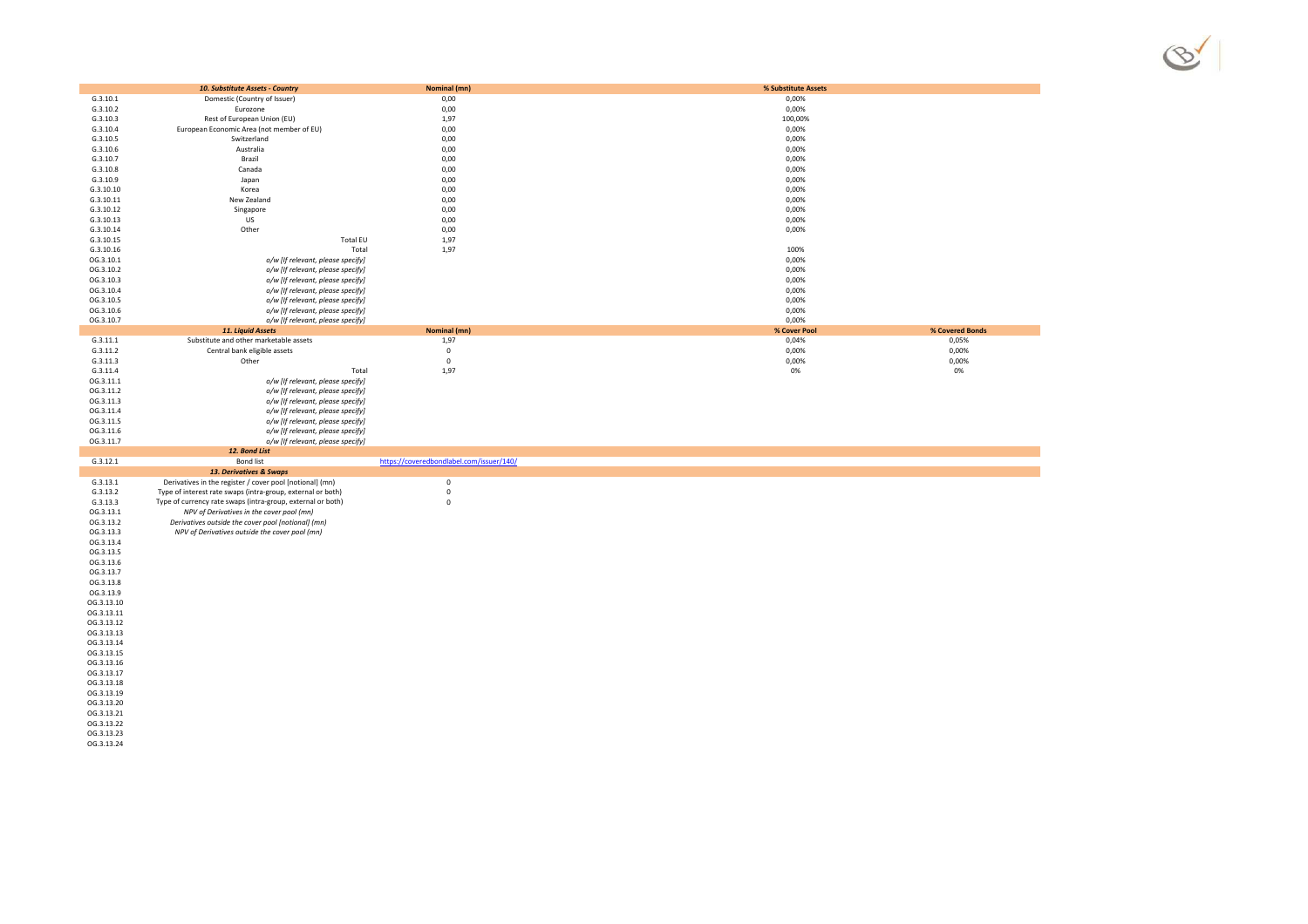| OG.3.13.25 |  |
|------------|--|
| OG.3.13.26 |  |
| OG.3.13.27 |  |
| OG.3.13.28 |  |
| OG.3.13.29 |  |
| OG.3.13.30 |  |
| OG.3.13.31 |  |
| OG.3.13.32 |  |
| OG.3.13.33 |  |
| OG.3.13.34 |  |
| OG.3.13.35 |  |
| OG.3.13.36 |  |
| OG.3.13.37 |  |
| OG.3.13.38 |  |
| OG.3.13.39 |  |
| OG.3.13.40 |  |
| OG.3.13.41 |  |
| OG.3.13.42 |  |
| OG.3.13.43 |  |
| OG.3.13.44 |  |
| OG.3.13.45 |  |
| OG.3.13.46 |  |
| OG.3.13.47 |  |
| OG.3.13.48 |  |
| OG.3.13.49 |  |

OG.3.13.49 OG.3.13.50 OG.3.13.51

#### **4. References to Capital Requirements Regulation (CRR)**

**129(7) Row Row**

The issuer believes that, at the time of its issuance and based on transparency data made publicly available by the issuer, these covered bonds would satisfy the eligibility criteria for Article 129(7) of the Capital Requ

whether or not exposures in the form of covered bonds are eligible to preferential treatment under Regulation (EU) 648/2012 is ultimately a matter to be determined by a relevant investor institution and its relevant superv

|           |                                                                         |                                     | whether or not exposures in the form of covered bonds are eligible to preferential treatment under Requiation (EU) 648/2012 is ultimately a matter to be determined by a relevant investor institution and its relevant superv |
|-----------|-------------------------------------------------------------------------|-------------------------------------|--------------------------------------------------------------------------------------------------------------------------------------------------------------------------------------------------------------------------------|
| G.4.1.1   | Value of the cover pool outstanding covered bonds:<br>(i)               | <u>38</u>                           |                                                                                                                                                                                                                                |
| G.4.1.2   | (i)<br>Value of covered bonds:                                          | 39                                  |                                                                                                                                                                                                                                |
| G.4.1.3   | (ii)<br>Geographical distribution:                                      | 43 for Mortgage Assets              |                                                                                                                                                                                                                                |
| G.4.1.4   | Type of cover assets:<br>(ii)                                           | 52                                  |                                                                                                                                                                                                                                |
| G.4.1.5   | (ii)<br>Loan size:                                                      | 186 for Residential Mortgage Assets | 287 for Commercial Mortgage Assets                                                                                                                                                                                             |
| G.4.1.6   | Interest rate risk - cover pool:<br>(ii)                                | 149 for Mortgage Assets             |                                                                                                                                                                                                                                |
| G.4.1.7   | Currency risk - cover pool:<br>(ii)                                     | 111                                 |                                                                                                                                                                                                                                |
| G.4.1.8   | Interest rate risk - covered bond:<br>(ii)                              | 163                                 |                                                                                                                                                                                                                                |
| G.4.1.9   | (ii)<br>Currency risk - covered bond:                                   | 137                                 |                                                                                                                                                                                                                                |
| G.4.1.10  | (Please refer to "Tab D. HTT Harmonised Glossary" for hedging strategy) | 17 for Harmonised Glossary          |                                                                                                                                                                                                                                |
| G.4.1.11  | Maturity structure of cover assets:<br>(iii)                            |                                     |                                                                                                                                                                                                                                |
| G.4.1.12  | (iii)<br>Maturity structure of covered bonds:                           | $\frac{65}{88}$                     |                                                                                                                                                                                                                                |
| G.4.1.13  | Percentage of loans more than ninety days past due:<br>(iv)             | 179 for Mortgage Assets             |                                                                                                                                                                                                                                |
| OG.4.1.1  |                                                                         |                                     |                                                                                                                                                                                                                                |
| OG.4.1.2  |                                                                         |                                     |                                                                                                                                                                                                                                |
| OG.4.1.3  |                                                                         |                                     |                                                                                                                                                                                                                                |
| OG.4.1.4  |                                                                         |                                     |                                                                                                                                                                                                                                |
| OG.4.1.5  |                                                                         |                                     |                                                                                                                                                                                                                                |
| OG.4.1.6  |                                                                         |                                     |                                                                                                                                                                                                                                |
| OG.4.1.7  |                                                                         |                                     |                                                                                                                                                                                                                                |
| OG.4.1.8  |                                                                         |                                     |                                                                                                                                                                                                                                |
| OG.4.1.9  |                                                                         |                                     |                                                                                                                                                                                                                                |
| OG.4.1.10 |                                                                         |                                     |                                                                                                                                                                                                                                |
|           | 5. References to Capital Requirements Regulation (CRR)                  |                                     |                                                                                                                                                                                                                                |
|           | 129(1)                                                                  |                                     |                                                                                                                                                                                                                                |
| G.5.1.1   | Exposure to credit institute credit quality step 1 & 2                  | 173                                 |                                                                                                                                                                                                                                |
| OG.5.1.1  |                                                                         |                                     |                                                                                                                                                                                                                                |

- OG.5.1.2OG.5.1.3 OG.5.1.4
- OG.5.1.5OG.5.1.6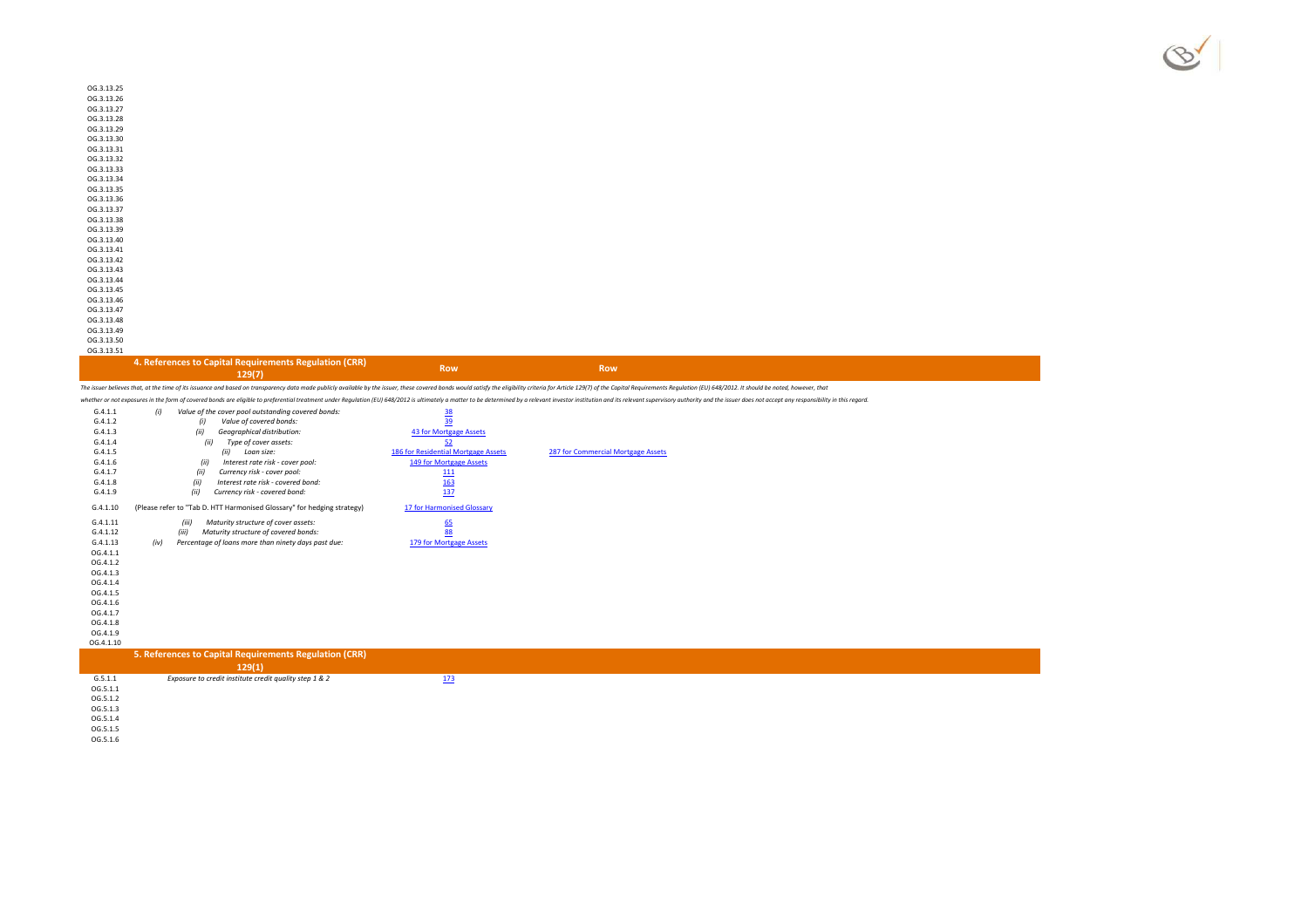

|           | 6. Other relevant information                |
|-----------|----------------------------------------------|
|           | 1. Optional information e.g. Rating triggers |
| OG.6.1.1  | NPV Test (passed/failed)                     |
| OG.6.1.2  | Interest Covereage Test (passe/failed)       |
| OG.6.1.3  | Cash Manager                                 |
| OG.6.1.4  | <b>Account Bank</b>                          |
| OG.6.1.5  | <b>Stand-by Account Bank</b>                 |
| OG.6.1.6  | Servicer                                     |
| OG.6.1.7  | <b>Interest Rate Swap Provider</b>           |
| OG.6.1.8  | Covered Bond Swap Provider                   |
| OG.6.1.9  | <b>Paying Agent</b>                          |
| OG.6.1.10 | Other optional/relevant information          |
| OG.6.1.11 | Other optional/relevant information          |
| OG.6.1.12 | Other optional/relevant information          |
| OG.6.1.13 | Other optional/relevant information          |
| OG.6.1.14 | Other optional/relevant information          |
| OG.6.1.15 | Other optional/relevant information          |
| OG.6.1.16 | Other optional/relevant information          |
| OG.6.1.17 | Other optional/relevant information          |
| OG.6.1.18 | Other optional/relevant information          |
| OG.6.1.19 | Other optional/relevant information          |
| OG.6.1.20 | Other optional/relevant information          |
| OG.6.1.21 | Other optional/relevant information          |
| OG.6.1.22 | Other optional/relevant information          |
| OG.6.1.23 | Other optional/relevant information          |
| OG.6.1.24 | Other optional/relevant information          |
| OG.6.1.25 | Other optional/relevant information          |
| OG.6.1.26 | Other optional/relevant information          |
| OG.6.1.27 | Other optional/relevant information          |
| OG.6.1.28 | Other optional/relevant information          |
| OG.6.1.29 | Other optional/relevant information          |
| OG.6.1.30 | Other optional/relevant information          |
| OG.6.1.31 | Other optional/relevant information          |
| OG.6.1.32 | Other optional/relevant information          |
| OG.6.1.33 | Other optional/relevant information          |
| OG.6.1.34 | Other optional/relevant information          |
| OG.6.1.35 | Other optional/relevant information          |
| OG.6.1.36 | Other optional/relevant information          |
| OG.6.1.37 | Other optional/relevant information          |
| OG.6.1.38 | Other optional/relevant information          |
| OG.6.1.39 | Other optional/relevant information          |
| OG.6.1.40 | Other optional/relevant information          |
| OG.6.1.41 | Other optional/relevant information          |
| OG.6.1.42 | Other optional/relevant information          |
| OG.6.1.43 | Other optional/relevant information          |
| OG.6.1.44 |                                              |
|           | Other optional/relevant information          |
| OG.6.1.45 | Other optional/relevant information          |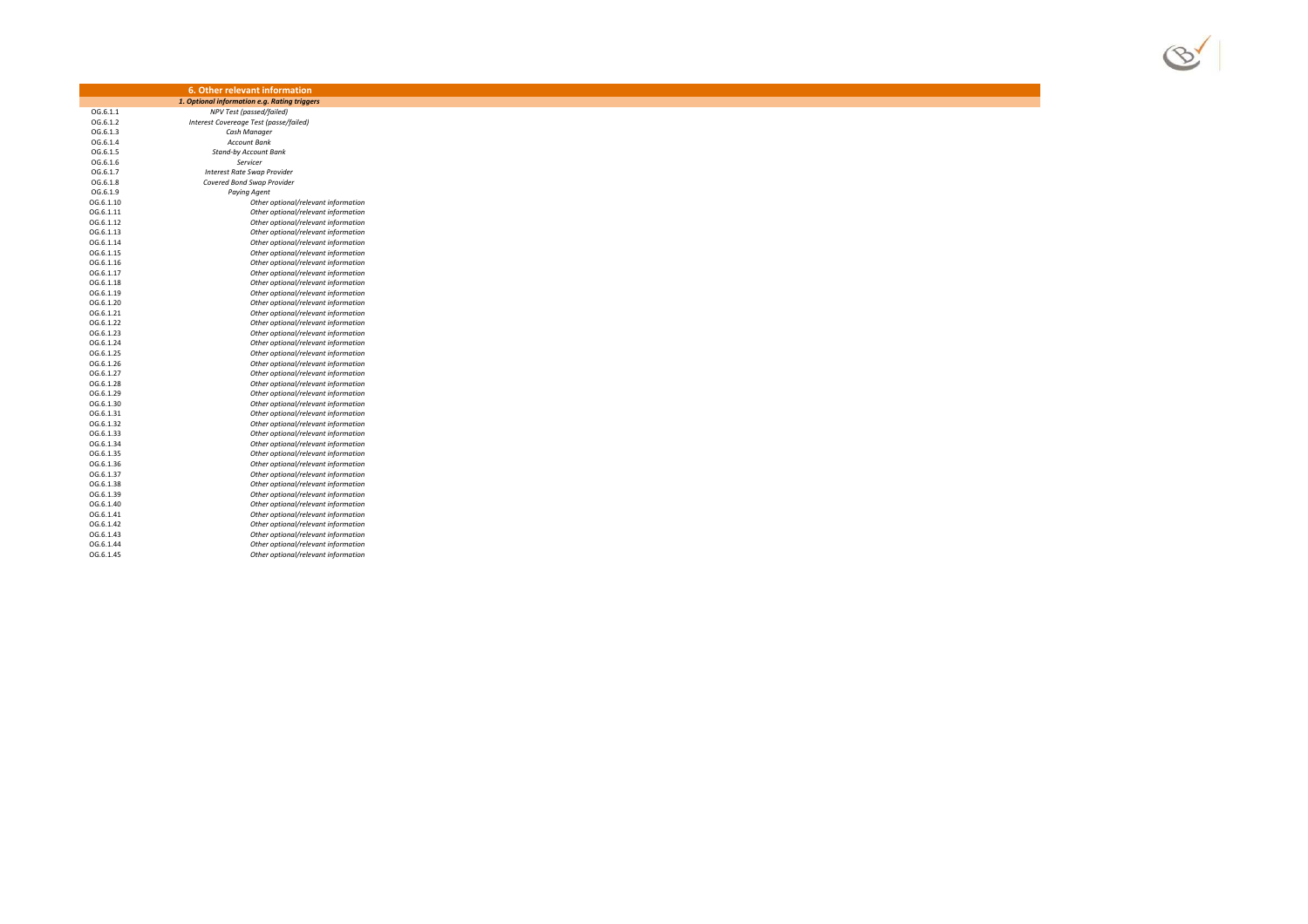

# **B1. Harmonised Transparency Template - Mortgage Assets**

**HTT 2019**

|                       | <b>Reporting in Domestic Currency</b>                                                         | EUR                          |                            |  |
|-----------------------|-----------------------------------------------------------------------------------------------|------------------------------|----------------------------|--|
|                       |                                                                                               |                              |                            |  |
|                       | <b>CONTENT OF TAB B1</b><br>7. Mortgage Assets                                                |                              |                            |  |
|                       | <b>7.A Residential Cover Pool</b>                                                             |                              |                            |  |
|                       | <b>7.B Commercial Cover Pool</b>                                                              |                              |                            |  |
| <b>Field</b>          |                                                                                               |                              |                            |  |
| <b>Number</b>         | 7. Mortgage Assets                                                                            |                              |                            |  |
|                       | 1. Property Type Information                                                                  | Nominal (mn)                 |                            |  |
| M.7.1.1<br>M.7.1.2    | Residential                                                                                   | 4620,00                      |                            |  |
| M.7.1.3               | Commercial<br>Other                                                                           | $\mathbf 0$<br>$\mathbf 0$   |                            |  |
| M.7.1.4               | Total                                                                                         | 4620,00                      |                            |  |
| OM.7.1.1              | o/w Housing Cooperatives / Multi-family assets                                                |                              |                            |  |
| OM.7.1.2              | o/w Forest & Agriculture                                                                      |                              |                            |  |
| OM.7.1.3<br>OM.7.1.4  | o/w [If relevant, please specify]<br>o/w [If relevant, please specify]                        |                              |                            |  |
| OM.7.1.5              | o/w [If relevant, please specify]                                                             |                              |                            |  |
| OM.7.1.6              | o/w [If relevant, please specify]                                                             |                              |                            |  |
| OM.7.1.7              | o/w [If relevant, please specify]                                                             |                              |                            |  |
| OM.7.1.8              | o/w [If relevant, please specify]                                                             |                              |                            |  |
| OM.7.1.9<br>OM.7.1.10 | o/w [If relevant, please specify]<br>o/w [If relevant, please specify]                        |                              |                            |  |
| OM.7.1.11             | o/w [If relevant, please specify]                                                             |                              |                            |  |
|                       | 2. General Information                                                                        | <b>Residential Loans</b>     | <b>Commercial Loans</b>    |  |
| M.7.2.1               | Number of mortgage loans                                                                      | 99 299                       | $\mathsf 0$                |  |
| OM.7.2.1<br>OM.7.2.2  | Optional information eg, Number of borrowers<br>Optional information eg, Number of guarantors |                              |                            |  |
| OM.7.2.3              |                                                                                               |                              |                            |  |
| OM.7.2.4              |                                                                                               |                              |                            |  |
|                       |                                                                                               |                              |                            |  |
| OM.7.2.5              |                                                                                               |                              |                            |  |
| OM.7.2.6              |                                                                                               |                              |                            |  |
| M.7.3.1               | <b>3. Concentration Risks</b><br>10 largest exposures                                         | % Residential Loans<br>0,39% | % Commercial Loans<br>0,0% |  |
| OM.7.3.1              |                                                                                               |                              |                            |  |
| OM.7.3.2              |                                                                                               |                              |                            |  |
| OM.7.3.3              |                                                                                               |                              |                            |  |
| OM.7.3.4              |                                                                                               |                              |                            |  |
| OM.7.3.5<br>OM.7.3.6  |                                                                                               |                              |                            |  |
|                       | 4. Breakdown by Geography                                                                     | % Residential Loans          | % Commercial Loans         |  |
| M.7.4.1               | European Union                                                                                | 100,0%                       | 0,0%                       |  |
| M.7.4.2               | Austria                                                                                       | 0,0%                         | 0,0%                       |  |
| M.7.4.3<br>M.7.4.4    | Belgium<br>Bulgaria                                                                           | 0,0%<br>0,0%                 | 0,0%<br>0,0%               |  |
| M.7.4.5               | Croatia                                                                                       | 0,0%                         | 0,0%                       |  |
| M.7.4.6               | Cyprus                                                                                        | 0,0%                         | 0,0%                       |  |
| M.7.4.7               | Czech Republic                                                                                | 0,0%                         | 0,0%                       |  |
| M.7.4.8               | Denmark                                                                                       | 0,0%                         | 0,0%                       |  |
| M.7.4.9<br>M.7.4.10   | Estonia                                                                                       | 0,0%                         | 0,0%                       |  |
| M.7.4.11              | Finland<br>France                                                                             | 0,0%<br>0,0%                 | 0,0%<br>0,0%               |  |
| M.7.4.12              | Germany                                                                                       | 0,0%                         | 0,0%                       |  |
| M.7.4.13              | Greece                                                                                        | 0,0%                         | 0,0%                       |  |
| M.7.4.14              | Netherlands                                                                                   | 0,0%                         | 0,0%                       |  |
| M.7.4.15              | Hungary                                                                                       | 0,0%                         | 0,0%                       |  |
| M.7.4.16<br>M.7.4.17  | Ireland<br>Italy                                                                              | 0,0%<br>0,0%                 | 0,0%<br>0,0%               |  |
| M.7.4.18              | Latvia                                                                                        | 0,0%                         | 0,0%                       |  |
| M.7.4.19              | Lithuania                                                                                     | 0,0%                         | 0,0%                       |  |
| M.7.4.20<br>M.7.4.21  | Luxembourg<br>Malta                                                                           | 0,0%<br>0,0%                 | 0,0%<br>0,0%               |  |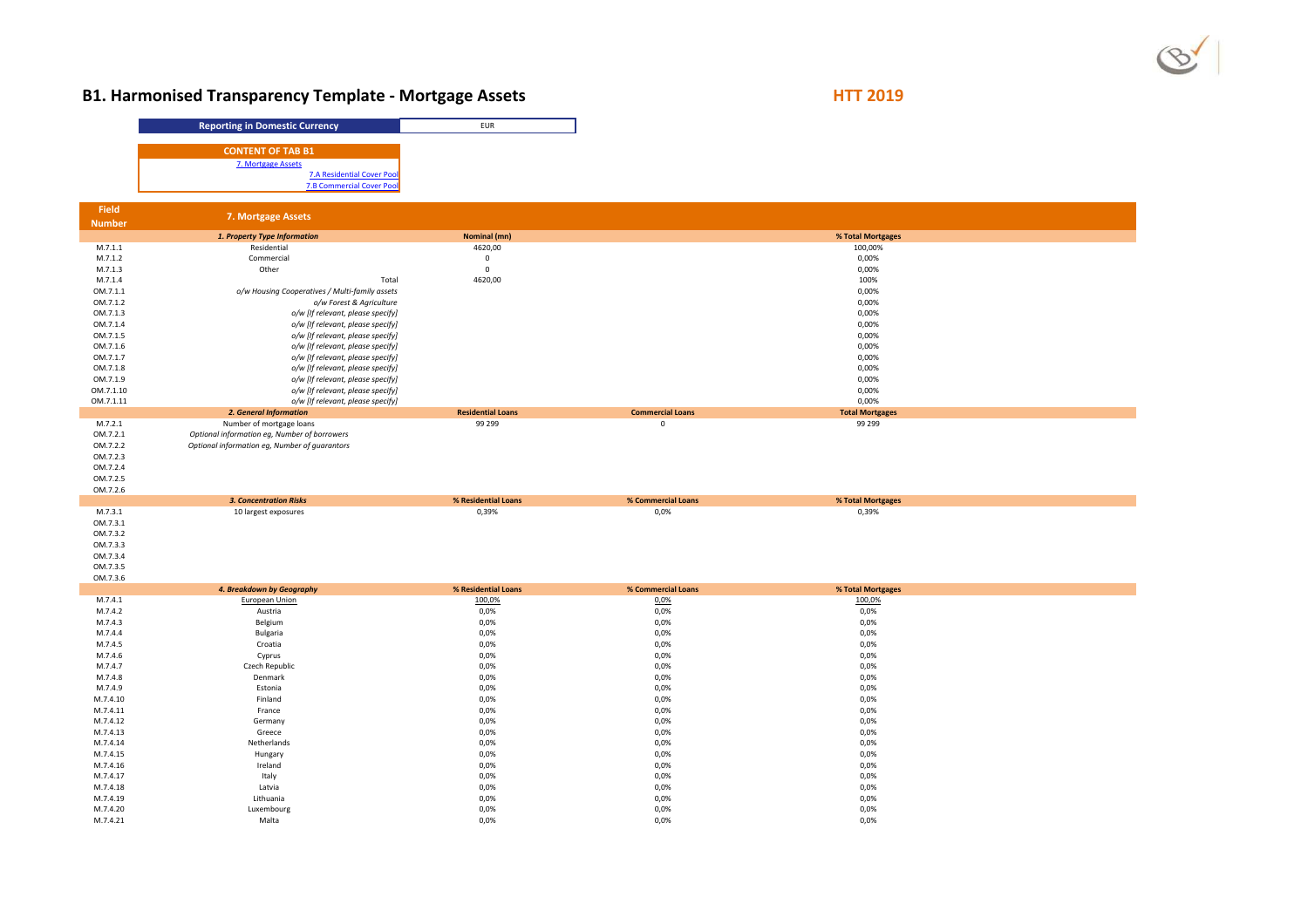

| M.7.4.22 | Poland                                    | 0,0%   | 0,0% | 0,0%   |
|----------|-------------------------------------------|--------|------|--------|
| M.7.4.23 | Portugal                                  | 100,0% | 0,0% | 100,0% |
| M.7.4.24 | Romania                                   | 0,0%   | 0,0% | 0,0%   |
| M.7.4.25 | Slovakia                                  | 0,0%   | 0,0% | 0,0%   |
| M.7.4.26 | Slovenia                                  | 0,0%   | 0,0% | 0,0%   |
| M.7.4.27 | Spain                                     | 0,0%   | 0,0% | 0,0%   |
| M.7.4.28 | Sweden                                    | 0,0%   | 0,0% | 0,0%   |
| M.7.4.29 | United Kingdom                            | 0,0%   | 0,0% | 0,0%   |
| M.7.4.30 | European Economic Area (not member of EU) | 0,0%   | 0,0% | 0,0%   |
| M.7.4.31 | Iceland                                   | 0,0%   | 0,0% | 0,0%   |
| M.7.4.32 | Liechtenstein                             | 0,0%   | 0,0% | 0,0%   |
| M.7.4.33 | Norway                                    | 0,0%   | 0,0% | 0,0%   |
| M.7.4.34 | Other                                     | 0,0%   | 0,0% | 0.0%   |
| M.7.4.35 | Switzerland                               | 0,0%   | 0,0% | 0,0%   |
| M.7.4.36 | Australia                                 | 0,0%   | 0,0% | 0,0%   |
| M.7.4.37 | Brazil                                    | 0,0%   | 0,0% | 0,0%   |
| M.7.4.38 | Canada                                    | 0,0%   | 0,0% | 0,0%   |
| M.7.4.39 | Japan                                     | 0,0%   | 0,0% | 0,0%   |
| M.7.4.40 | Korea                                     | 0,0%   | 0,0% | 0,0%   |
| M.7.4.41 | New Zealand                               | 0,0%   | 0,0% | 0,0%   |
| M.7.4.42 | Singapore                                 | 0,0%   | 0,0% | 0,0%   |
| M.7.4.43 | US                                        | 0,0%   | 0,0% | 0,0%   |
| M.7.4.44 | Other                                     | 0,0%   | 0,0% | 0,0%   |
| OM.7.4.1 | o/w [If relevant, please specify]         |        |      |        |
| OM.7.4.2 | o/w [If relevant, please specify]         |        |      |        |
| OM.7.4.3 | o/w [If relevant, please specify]         |        |      |        |
|          |                                           |        |      |        |

*o/w [If relevant, please specify]*

*o/w [If relevant, please specify]*

*o/w [If relevant, please specify]*

*o/w [If relevant, please specify]*

*o/w [If relevant, please specify]*

*o/w [If relevant, please specify]*

| OM.7.4.10 | o/w [If relevant, please specify]                 |                     |                    |                   |  |
|-----------|---------------------------------------------------|---------------------|--------------------|-------------------|--|
|           | 5. Breakdown by regions of main country of origin | % Residential Loans | % Commercial Loans | % Total Mortgages |  |
| M.7.5.1   | North                                             | 26,89%              | 0,0%               | 26,89%            |  |
| M.7.5.2   | Center                                            | 19,01%              | 0,0%               | 19,01%            |  |
| M.7.5.3   | Lisboa                                            | 42,26%              | 0,0%               | 42,26%            |  |
| M.7.5.4   | Alentejo                                          | 2,56%               | 0,0%               | 2,56%             |  |
| M.7.5.5   | Algarve                                           | 6,25%               | 0,0%               | 6,25%             |  |
| M.7.5.6   | Madeira                                           | 3,00%               | 0,0%               | 3,00%             |  |
| M.7.5.7   | Azores                                            | 0,03%               | 0,0%               | 0,03%             |  |
|           |                                                   |                     |                    |                   |  |

M.7.5.8M.7.5.9

OM.7.4.4

OM.7.4.5

OM.7.4.6

OM.7.4.7

OM.7.4.8

OM.7.4.9

 M.7.5.10M.7.5.11

 M.7.5.12M.7.5.13

M.7.5.14

 M.7.5.15M.7.5.16

 M.7.5.17M.7.5.18

M.7.5.19

 M.7.5.20M.7.5.21

 M.7.5.22M.7.5.23

M.7.5.24

 M.7.5.25M.7.5.26

 M.7.5.27M.7.5.28

M.7.5.29

M.7.5.30

M.7.5.31

 M.7.5.32M.7.5.33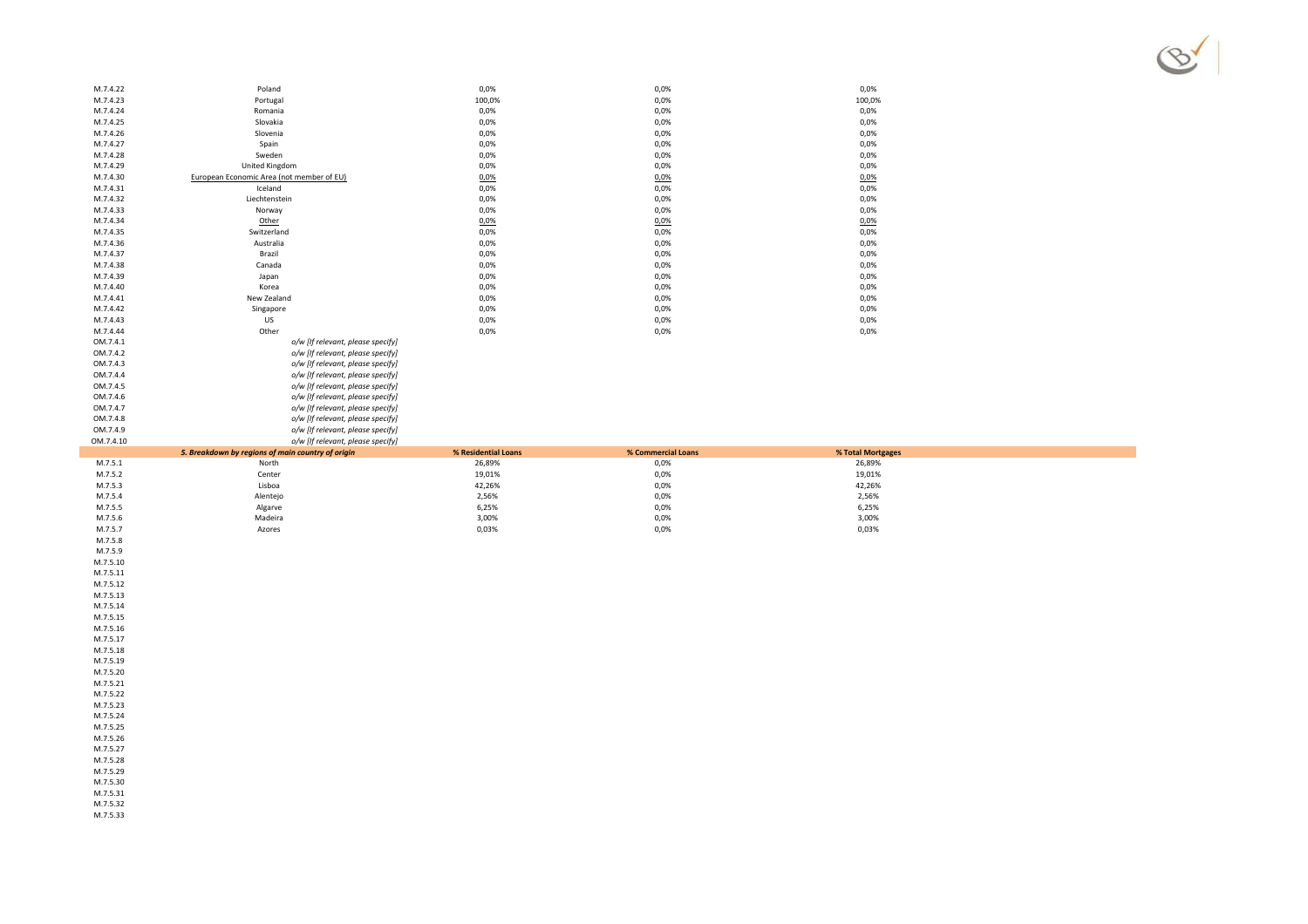M.7.5.41 M.7.5.42 M.7.5.43 M.7.5.44 M.7.5.45M.7.5.46

M.7.5.34 M.7.5.35 M.7.5.36 M.7.5.37 M.7.5.38 M.7.5.39M.7.5.40

M.7.5.47 M.7.5.48

M.7.5.49

| M.7.5.50   |                                      |                     |                        |                     |                |
|------------|--------------------------------------|---------------------|------------------------|---------------------|----------------|
|            | <b>6. Breakdown by Interest Rate</b> | % Residential Loans | % Commercial Loans     | % Total Mortgages   |                |
| M.7.6.1    | Fixed rate                           | 10,21%              | 0,0%                   | 10,21%              |                |
| M.7.6.2    | Floating rate                        | 89,79%              | 0,0%                   | 89,79%              |                |
| M.7.6.3    | Other                                | 0,0%                | 0,0%                   | 0,0%                |                |
| OM.7.6.1   |                                      |                     |                        |                     |                |
| OM.7.6.2   |                                      |                     |                        |                     |                |
| OM.7.6.3   |                                      |                     |                        |                     |                |
| OM.7.6.4   |                                      |                     |                        |                     |                |
| OM.7.6.5   |                                      |                     |                        |                     |                |
| OM.7.6.6   |                                      |                     |                        |                     |                |
|            | 7. Breakdown by Repayment Type       | % Residential Loans | % Commercial Loans     | % Total Mortgages   |                |
| M.7.7.1    | Bullet / interest only               | 0,64%               | 0,0%                   | 0,64%               |                |
| M.7.7.2    | Amortising                           | 99,36%              | 0,0%                   | 99,36%              |                |
| M.7.7.3    | Other                                | 0,00%               | 0,0%                   | 0,00%               |                |
| OM.7.7.1   |                                      |                     |                        |                     |                |
| OM.7.7.2   |                                      |                     |                        |                     |                |
| OM.7.7.3   |                                      |                     |                        |                     |                |
| OM.7.7.4   |                                      |                     |                        |                     |                |
| OM.7.7.5   |                                      |                     |                        |                     |                |
| OM.7.7.6   |                                      |                     |                        |                     |                |
|            | 8. Loan Seasoning                    | % Residential Loans | % Commercial Loans     | % Total Mortgages   |                |
| M.7.8.1    | Up to 12months                       | 1,42%               | 0,0%                   | 1,42%               |                |
| M.7.8.2    | $\geq 12 - 524$ months               | 7,89%               | 0,0%                   | 7,89%               |                |
| M.7.8.3    | $\geq 24 - 536$ months               | 13,98%              | 0,0%                   | 13,98%              |                |
| M.7.8.4    | $\geq 36 - 50$ months                | 12,46%              | 0,0%                   | 12,46%              |                |
| M.7.8.5    | $\geq 60$ months                     | 64,26%              | 0,0%                   | 64,26%              |                |
| OM.7.8.1   |                                      |                     |                        |                     |                |
| OM.7.8.2   |                                      |                     |                        |                     |                |
| OM.7.8.3   |                                      |                     |                        |                     |                |
| OM.7.8.4   |                                      |                     |                        |                     |                |
|            | 9. Non-Performing Loans (NPLs)       | % Residential Loans | % Commercial Loans     | % Total Mortgages   |                |
| M.7.9.1    | % NPLs                               | 0,0%                | 0,0%                   | 0,0%                |                |
| OM.7.9.1   |                                      |                     |                        |                     |                |
| OM.7.9.2   |                                      |                     |                        |                     |                |
| OM.7.9.3   |                                      |                     |                        |                     |                |
| OM.7.9.4   |                                      |                     |                        |                     |                |
|            | 7.A Residential Cover Pool           |                     |                        |                     |                |
|            | <b>10. Loan Size Information</b>     | <b>Nominal</b>      | <b>Number of Loans</b> | % Residential Loans | % No. of Loans |
| M.7A.10.1  | Average loan size (000s)             | 46,53               |                        |                     |                |
|            |                                      |                     |                        |                     |                |
|            | By buckets (mn):                     |                     |                        |                     |                |
| M.7A.10.2  | 0 - EUR 10.000                       | 91,78               | 17 120                 | 1,99%               | 17,24%         |
| M.7A.10.3  | 10.000 - EUR 20.000                  | 215,91              | 14 5 53                | 4,67%               | 14,66%         |
| M.7A.10.4  | 20.000 - EUR 30.000                  | 337,17              | 13 501                 | 7,30%               | 13,60%         |
| M.7A.10.5  | 30.000 - EUR 40.000                  | 428,37              | 12 2 9 8               | 9,27%               | 12,38%         |
| M.7A.10.6  | 40.000 - EUR 50.000                  | 388,50              | 8692                   | 8,41%               | 8,75%          |
| M.7A.10.7  | 50.000 - EUR 60.000                  | 373,69              | 6812                   | 8,09%               | 6,86%          |
| M.7A.10.8  | 60.000 - EUR 70.000                  | 367,20              | 5 6 6 9                | 7,95%               | 5,71%          |
| M.7A.10.9  | 70.000 - EUR 80.000                  | 330,57              | 4420                   | 7,16%               | 4,45%          |
| M.7A.10.10 | 80.000 - EUR 90.000                  | 289,56              | 3 4 1 6                | 6,27%               | 3,44%          |
|            |                                      |                     |                        |                     |                |

 $\%$  3,44%

R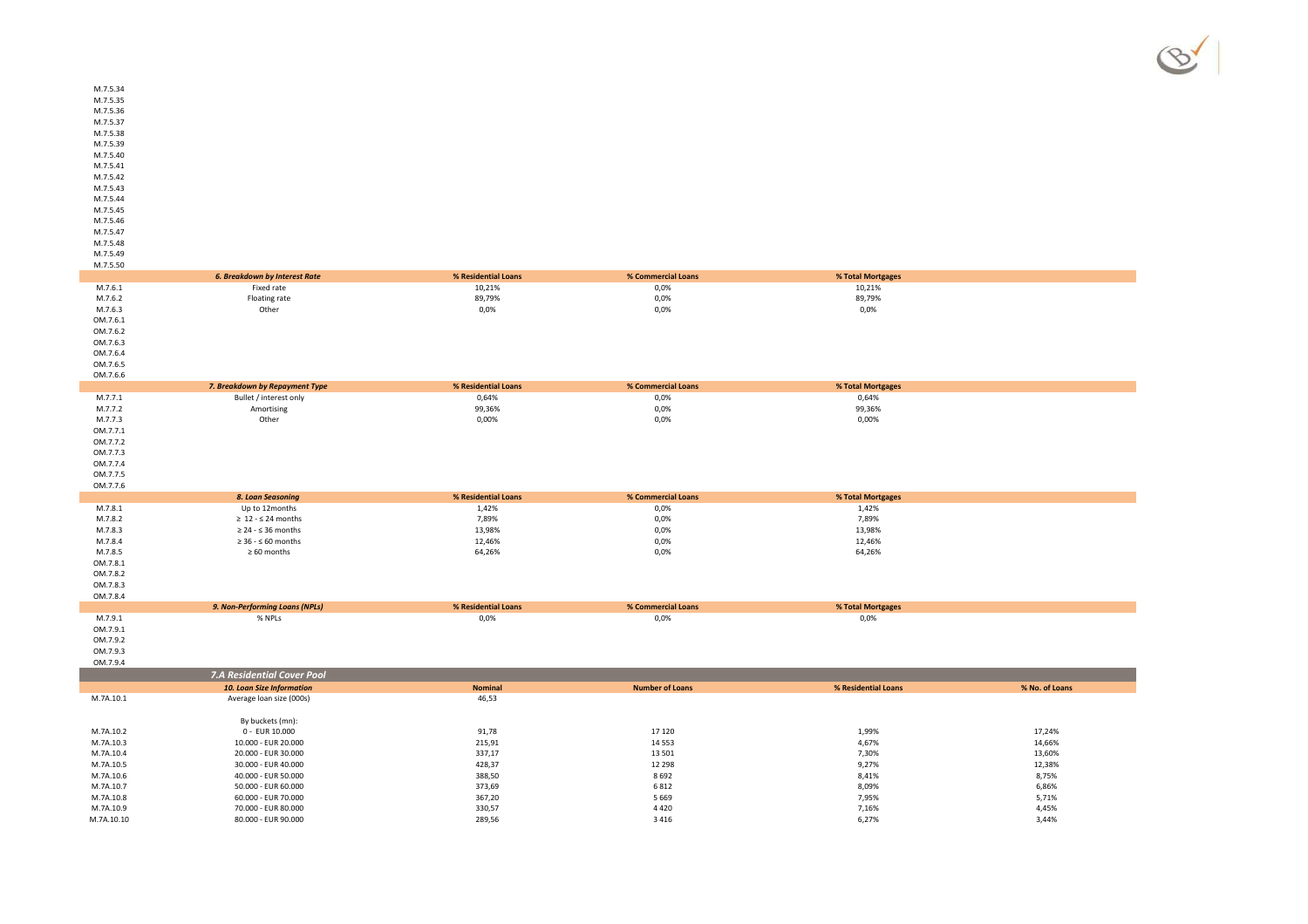| M.7A.10.11 | 90.000 - EUR 100.000       | 263,33   | 2780    | 5,70%  | 2,80% |
|------------|----------------------------|----------|---------|--------|-------|
| M.7A.10.12 | $-$ EUR 200,000<br>100.000 | 1 146.54 | 8778    | 24,82% | 8.84% |
| M.7A.10.13 | EUR 200.000                | 387,38   | 1 2 6 0 | 8,38%  | 1,27% |
| .          |                            |          |         |        |       |

M.7A.10.14 M.7A.10.15 M.7A.10.16 M.7A.10.17 M.7A.10.18 M.7A.10.19 M.7A.10.20 M.7A.10.21 M.7A.10.22 M.7A.10.23M.7A.10.24 M.7A.10.25

| . <i>. .</i><br>M.7A.10.26 | Total                                           | 4620,00             | 99 299                 | 100%                | 100%           |
|----------------------------|-------------------------------------------------|---------------------|------------------------|---------------------|----------------|
|                            | 11. Loan to Value (LTV) Information - UNINDEXED | <b>Nominal</b>      | <b>Number of Loans</b> | % Residential Loans | % No. of Loans |
| M.7A.11.1                  | Weighted Average LTV (%)                        | 54,8%               |                        |                     |                |
|                            |                                                 |                     |                        |                     |                |
|                            | By LTV buckets (mn):                            |                     |                        |                     |                |
| M.7A.11.2                  | $>0 - 540$ %                                    | 1052,81             | 39837                  | 22,79%              | 40,12%         |
| M.7A.11.3                  | $>40 - 50%$                                     | 694,00              | 15827                  | 15,02%              | 15,94%         |
| M.7A.11.4                  | $>50 - 50$                                      | 734,84              | 12912                  | 15,91%              | 13,00%         |
| M.7A.11.5                  | $>60 - \le 70$ %                                | 875,33              | 13 3 7 3               | 18,95%              | 13,47%         |
| M.7A.11.6                  | $>70 - 50$                                      | 1 2 6 3 , 0 2       | 17350                  | 27,34%              | 17,47%         |
| M.7A.11.7                  | $>80 - 590$                                     | 0,00                | $\mathsf 0$            | 0,00%               | 0,00%          |
| M.7A.11.8                  | $>90 - \le 100 %$                               | 0,00                | $\mathbf 0$            | 0,00%               | 0,00%          |
| M.7A.11.9                  | >100%                                           | 0,00                | $\mathbf 0$            | 0,00%               | 0,00%          |
| M.7A.11.10                 | Total                                           | 4620,00             | 99 299                 | 100%                | 100%           |
| OM.7A.11.1                 | $o/w > 100 - \le 110\%$                         |                     |                        | 0,00%               | 0,00%          |
| OM.7A.11.2                 | $o/w > 110 - \le 120\%$                         |                     |                        | 0,00%               | 0,00%          |
| OM.7A.11.3                 | $o/w > 120 - \le 130\%$                         |                     |                        | 0,00%               | 0,00%          |
| OM.7A.11.4                 | $o/w > 130 - \le 140\%$                         |                     |                        | 0,00%               | 0,00%          |
| OM.7A.11.5                 | $o/w > 140 - \le 150\%$                         |                     |                        | 0,00%               | 0,00%          |
| OM.7A.11.6                 | o/w >150 %                                      |                     |                        | 0,00%               | 0,00%          |
| OM.7A.11.7                 |                                                 |                     |                        |                     |                |
| OM.7A.11.8                 |                                                 |                     |                        |                     |                |
| OM.7A.11.9                 |                                                 |                     |                        |                     |                |
|                            | 12. Loan to Value (LTV) Information - INDEXED   | <b>Nominal</b>      | <b>Number of Loans</b> | % Residential Loans | % No. of Loans |
| M.7A.12.1                  | Weighted Average LTV (%)                        | ND1                 |                        |                     |                |
|                            |                                                 |                     |                        |                     |                |
|                            | By LTV buckets (mn):                            |                     |                        |                     |                |
| M.7A.12.2                  | $>0 - \le 40$ %                                 | ND1                 | ND1                    |                     |                |
| M.7A.12.3                  | $>40 - 50%$                                     | ND1                 | ND1                    |                     |                |
| M.7A.12.4                  | $>50 - 50$<br>$>60 - \le 70$ %                  | ND1                 | ND1                    |                     |                |
| M.7A.12.5<br>M.7A.12.6     | $>70 - 50$                                      | ND1<br>ND1          | ND1<br>ND1             |                     |                |
| M.7A.12.7                  | $>80 - 590$                                     | ND1                 | ND1                    |                     |                |
| M.7A.12.8                  | $>90 - 5100 %$                                  | ND1                 | ND1                    |                     |                |
| M.7A.12.9                  | >100%                                           | ND1                 | ND1                    |                     |                |
| M.7A.12.10                 | Total                                           | 0                   | $\mathbf 0$            | 0%                  | 0%             |
| OM.7A.12.1                 | $o/w > 100 - \le 110\%$                         |                     |                        |                     |                |
| OM.7A.12.2                 | $o/w > 110 - \le 120\%$                         |                     |                        |                     |                |
| OM.7A.12.3                 | $o/w > 120 - \le 130\%$                         |                     |                        |                     |                |
| OM.7A.12.4                 | $o/w > 130 - \le 140\%$                         |                     |                        |                     |                |
| OM.7A.12.5                 | $o/w > 140 - \le 150\%$                         |                     |                        |                     |                |
| OM.7A.12.6                 | o/w >150 %                                      |                     |                        |                     |                |
| OM.7A.12.7                 |                                                 |                     |                        |                     |                |
| OM.7A.12.8                 |                                                 |                     |                        |                     |                |
| OM.7A.12.9                 |                                                 |                     |                        |                     |                |
|                            | 13. Breakdown by type                           | % Residential Loans |                        |                     |                |
| M.7A.13.1                  | Owner occupied                                  | 82,81%              |                        |                     |                |
| M.7A.13.2                  | Second home/Holiday houses                      | 11,67%              |                        |                     |                |
| M.7A.13.3                  | Buy-to-let/Non-owner occupied                   | 2,27%               |                        |                     |                |
| M.7A.13.4                  | Agricultural                                    | 0,00%               |                        |                     |                |
| M.7A.13.5                  | Other                                           | 3,26%               |                        |                     |                |
| OM.7A.13.1                 | o/w Subsidised housing                          |                     |                        |                     |                |

*o/w Subsidised housing*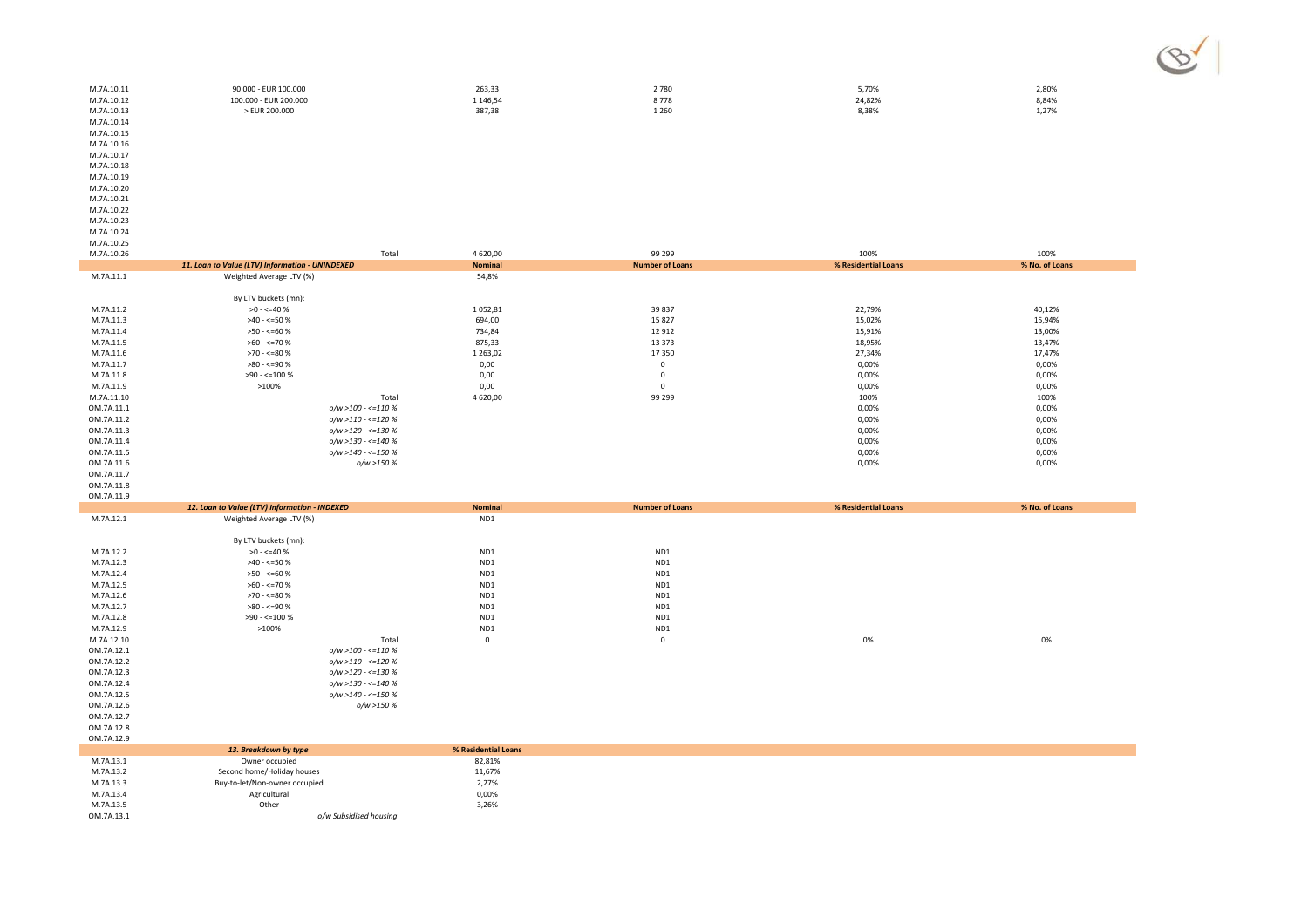

 $\%$  0%

| OM.7A.13.2  | o/w Private rental                |               |
|-------------|-----------------------------------|---------------|
| OM.7A.13.3  | o/w Multi-family housing          |               |
| OM.7A.13.4  | o/w Buildings under construction  |               |
| OM.7A.13.5  | o/w Buildings land                |               |
| OM.7A.13.6  | o/w [If relevant, please specify] |               |
| OM.7A.13.7  | o/w [If relevant, please specify] |               |
| OM.7A.13.8  | o/w [If relevant, please specify] |               |
| OM.7A.13.9  | o/w [If relevant, please specify] |               |
| OM.7A.13.10 | o/w [If relevant, please specify] |               |
| OM.7A.13.11 | o/w [If relevant, please specify] |               |
|             | 14. Loan by Ranking               | % Residential |
| M.7A.14.1   | 1st lien / No prior ranks         | 100.0%        |
|             |                                   |               |

M.7A.14.2 Guaranteed<br>M.7A.14.3 Guaranteed<br>M.7A.14.3 Other M.7A.14.3 **Other COMBINE ON STATE OF A CONSUMING ON STATE OF A CONSUMING ON STATE OF A CONSUMING ON STATE OF A** OM.7A.14.1 OM.7A.14.2OM.7A.14.3 OM.7A.14.4 OM.7A.14.5

OM.7A.14.6

M.7B.16.10

|            | <b>7B Commercial Cover Pool</b>                 |                      |                        |                    |                |
|------------|-------------------------------------------------|----------------------|------------------------|--------------------|----------------|
|            | <b>15. Loan Size Information</b>                | <b>Nominal</b>       | <b>Number of Loans</b> | % Commercial Loans | % No. of Loans |
| M.7B.15.1  | Average loan size (000s)                        | ND1                  |                        |                    |                |
|            |                                                 |                      |                        |                    |                |
|            | By buckets (mn):                                |                      |                        |                    |                |
| M.7B.15.2  | 0 - EUR 10.000                                  | ND1                  | ND1                    |                    |                |
| M.7B.15.3  | 10.000 - EUR 20.000                             | ND1                  | ND1                    |                    |                |
| M.7B.15.4  | 20.000 - EUR 30.000                             | ND1                  | ND1                    |                    |                |
| M.7B.15.5  | 30.000 - EUR 40.000                             | ND1                  | ND1                    |                    |                |
| M.7B.15.6  | 40.000 - EUR 50.000                             | ND1                  | ND1                    |                    |                |
| M.7B.15.7  | 50.000 - EUR 60.000                             | ND1                  | ND1                    |                    |                |
| M.7B.15.8  | 60.000 - EUR 70.000                             | ND1                  | ND1                    |                    |                |
| M.7B.15.9  | 70.000 - EUR 80.000                             | ND1                  | ND1                    |                    |                |
| M.7B.15.10 | 80.000 - EUR 90.000                             | ND1                  | ND1                    |                    |                |
| M.7B.15.11 | 90.000 - EUR 100.000                            | ND1                  | ND1                    |                    |                |
| M.7B.15.12 | 100.000 - EUR 200.000                           | ND1                  | ND1                    |                    |                |
| M.7B.15.13 | > EUR 200.000                                   | ND1                  | ND1                    |                    |                |
| M.7B.15.14 |                                                 |                      |                        |                    |                |
| M.7B.15.15 |                                                 |                      |                        |                    |                |
| M.7B.15.16 |                                                 |                      |                        |                    |                |
| M.7B.15.17 |                                                 |                      |                        |                    |                |
| M.7B.15.18 |                                                 |                      |                        |                    |                |
| M.7B.15.19 |                                                 |                      |                        |                    |                |
| M.7B.15.20 |                                                 |                      |                        |                    |                |
| M.7B.15.21 |                                                 |                      |                        |                    |                |
| M.7B.15.22 |                                                 |                      |                        |                    |                |
| M.7B.15.23 |                                                 |                      |                        |                    |                |
| M.7B.15.24 |                                                 |                      |                        |                    |                |
| M.7B.15.25 |                                                 |                      |                        |                    |                |
| M.7B.15.26 |                                                 | Total<br>$\mathbf 0$ | $\mathsf 0$            | 0%                 | 0%             |
|            | 16. Loan to Value (LTV) Information - UNINDEXED | <b>Nominal</b>       | <b>Number of Loans</b> | % Commercial Loans | % No. of Loans |
| M.7B.16.1  | Weighted Average LTV (%)                        | ND1                  |                        |                    |                |
|            |                                                 |                      |                        |                    |                |
|            | By LTV buckets (mn):                            |                      |                        |                    |                |
| M.7B.16.2  | $>0 - 540%$                                     | ND1                  | ND1                    |                    |                |
| M.7B.16.3  | $>40 - 50%$                                     | ND1                  | ND1                    |                    |                |
| M.7B.16.4  | $>50 - 50$                                      | ND1                  | ND1                    |                    |                |
| M.7B.16.5  | $>60 - \le 70 \%$                               | ND1                  | ND1                    |                    |                |
| M.7B.16.6  | >70 - <=80 %                                    | ND1                  | ND1                    |                    |                |
| M.7B.16.7  | $>80 - 590$                                     | ND1                  | ND1                    |                    |                |
| M.7B.16.8  | $>90 - 5100 %$                                  | ND1                  | ND1                    |                    |                |
| M.7B.16.9  | >100%                                           | ND1                  | ND1                    |                    |                |

 **% Residential Loans**  $0,0\%$ 

 $0,0%$ 

Total <sup>0</sup> <sup>0</sup> 0%

 $0.0\%$ 

OM.7B.16.1<br>OM.7B.16.2 *o/w >100 - <=110 % o/w >110 - <=120 %*OM.7B.16.3

 *o/w >120 - <=130 % o/w >130 - <=140 %*OM.7B.16.4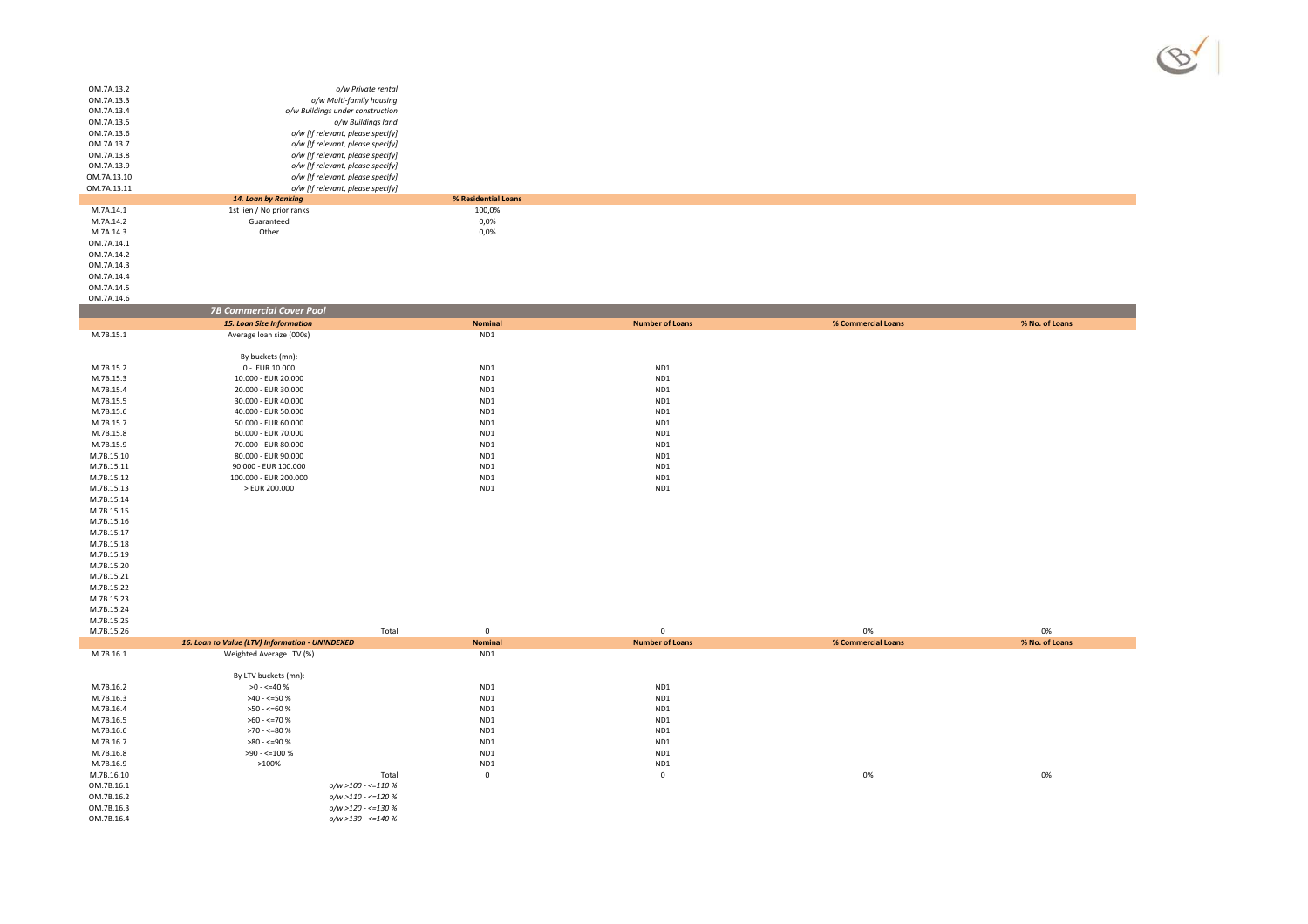

#### *o/w >140 - <=150 %o/w >150 %*

OM.7B.16.5OM.7B.16.6OM.7B.16.7OM.7B.16.8

| OM.7B.16.9               |                                                                        |                    |                        |                    |                |
|--------------------------|------------------------------------------------------------------------|--------------------|------------------------|--------------------|----------------|
|                          | 17. Loan to Value (LTV) Information - INDEXED                          | <b>Nominal</b>     | <b>Number of Loans</b> | % Commercial Loans | % No. of Loans |
| M.7B.17.1                | Weighted Average LTV (%)                                               | ND1                |                        |                    |                |
|                          |                                                                        |                    |                        |                    |                |
|                          | By LTV buckets (mn):                                                   |                    |                        |                    |                |
| M.7B.17.2                | $>0 - \le 40$ %                                                        | ND1                | ND1                    |                    |                |
| M.7B.17.3                | $>40 - 50%$                                                            | ND1                | ND1                    |                    |                |
| M.7B.17.4                | $>50 - 50$                                                             | ND1                | ND1                    |                    |                |
| M.7B.17.5                | $>60 - \le 70$ %                                                       | ND1                | ND1                    |                    |                |
| M.7B.17.6                | $>70 - 50$                                                             | ND1                | ND1                    |                    |                |
| M.7B.17.7                | $>80 - 590$                                                            | ND1                | ND1                    |                    |                |
| M.7B.17.8                | $>90 - \le 100 %$                                                      | ND1                | ND1                    |                    |                |
| M.7B.17.9                | >100%                                                                  | ND1                | ND1                    |                    |                |
| M.7B.17.10               | Total                                                                  | $\mathbf 0$        | $\mathbf 0$            | 0%                 | 0%             |
| OM.7B.17.1               | $o/w > 100 - \le 110\%$                                                |                    |                        |                    |                |
| OM.7B.17.2               | $o/w > 110 - \le 120\%$                                                |                    |                        |                    |                |
| OM.7B.17.3               | $o/w > 120 - \le 130%$                                                 |                    |                        |                    |                |
| OM.7B.17.4               | $o/w > 130 - \le 140\%$                                                |                    |                        |                    |                |
| OM.7B.17.5               | $o/w > 140 - \leq 150%$                                                |                    |                        |                    |                |
| OM.7B.17.6               | o/w >150 %                                                             |                    |                        |                    |                |
| OM.7B.17.7               |                                                                        |                    |                        |                    |                |
| OM.7B.17.8               |                                                                        |                    |                        |                    |                |
| OM.7B.17.9               |                                                                        |                    |                        |                    |                |
|                          | 18. Breakdown by Type                                                  | % Commercial loans |                        |                    |                |
| M.7B.18.1                | Retail                                                                 | ND1                |                        |                    |                |
| M.7B.18.2                | Office                                                                 | ND1                |                        |                    |                |
| M.7B.18.3                | Hotel/Tourism                                                          | ND1                |                        |                    |                |
| M.7B.18.4                | Shopping malls                                                         | ND1                |                        |                    |                |
| M.7B.18.5                | Industry                                                               | ND1                |                        |                    |                |
| M.7B.18.6                | Agriculture                                                            | ND1                |                        |                    |                |
| M.7B.18.7                | Other commercially used                                                | ND1                |                        |                    |                |
| M.7B.18.8                | Land                                                                   | ND1                |                        |                    |                |
| M.7B.18.9                | Property developers / Bulding under construction                       | ND1                |                        |                    |                |
| M.7B.18.10               | Other                                                                  | ND1                |                        |                    |                |
| OM.7B.18.1               | o/w Social & Cultural purposes                                         |                    |                        |                    |                |
| OM.7B.18.2               |                                                                        |                    |                        |                    |                |
|                          | o/w [If relevant, please specify]<br>o/w [If relevant, please specify] |                    |                        |                    |                |
| OM.7B.18.3               |                                                                        |                    |                        |                    |                |
| OM.7B.18.4               | o/w [If relevant, please specify]<br>o/w [If relevant, please specify] |                    |                        |                    |                |
| OM.7B.18.5<br>OM.7B.18.6 |                                                                        |                    |                        |                    |                |
|                          | o/w [If relevant, please specify]                                      |                    |                        |                    |                |
| OM.7B.18.7               | o/w [If relevant, please specify]                                      |                    |                        |                    |                |
| OM.7B.18.8               | o/w [If relevant, please specify]                                      |                    |                        |                    |                |
| OM.7B.18.9               | o/w [If relevant, please specify]                                      |                    |                        |                    |                |
| OM.7B.18.10              | o/w [If relevant, please specify]                                      |                    |                        |                    |                |
| OM.7B.18.11              | o/w [If relevant, please specify]                                      |                    |                        |                    |                |
| OM.7B.18.12              | o/w [If relevant, please specify]                                      |                    |                        |                    |                |
| OM.7B.18.13              | o/w [If relevant, please specify]                                      |                    |                        |                    |                |
| OM.7B.18.14              | o/w [If relevant, please specify]                                      |                    |                        |                    |                |
| OM.7B.18.15              | o/w [If relevant, please specify]                                      |                    |                        |                    |                |
| OM.7B.18.16              | o/w [If relevant, please specify]                                      |                    |                        |                    |                |
| OM.7B.18.17              | o/w [If relevant, please specify]                                      |                    |                        |                    |                |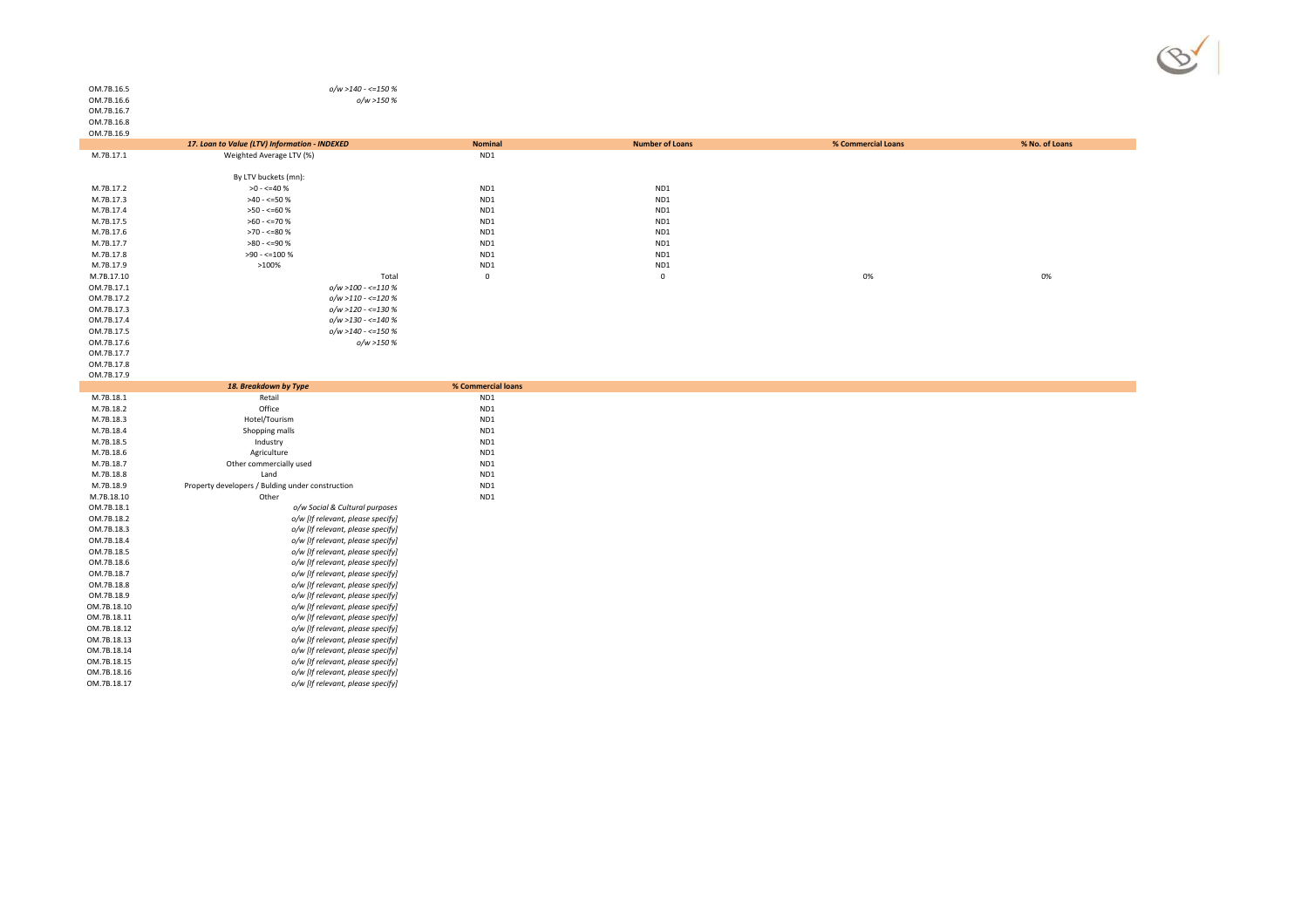# **C. Harmonised Transparency Template - Glossary**

## **HTT 2019**

The definitions below reflect the national specificities

| <b>Field Number</b> | 1. Glossary - Standard Harmonised Items                                                                                                                                                                                         | <b>Definition</b>                                                                                                                                                                                                                                                                                                                                                                                                                                                                                                                                                                                                                                                                    |
|---------------------|---------------------------------------------------------------------------------------------------------------------------------------------------------------------------------------------------------------------------------|--------------------------------------------------------------------------------------------------------------------------------------------------------------------------------------------------------------------------------------------------------------------------------------------------------------------------------------------------------------------------------------------------------------------------------------------------------------------------------------------------------------------------------------------------------------------------------------------------------------------------------------------------------------------------------------|
|                     | <b>OC Calculation: Actual</b>                                                                                                                                                                                                   | The actual overcollateralisation (OC) ratio is calculated by dividing (i) the total outstanding balance of the credits excluding accrued interest plus Other Assets<br>included in the cover pool by (ii) the total nominal amount of the covered bonds excluding accrued interest. For clarification purposes, the Other Assets are calculated<br>the following way: (a) Depoits are valued according to their amount; (b) The eligible assets for Eurosystem credit transactions are valued according to the rules for                                                                                                                                                             |
| HG.1.1<br>HG.1.2    | OC Calculation: Legal minimum                                                                                                                                                                                                   | valuation defined by the Eurosystem or, if lower according to its nominal value plus accrued interest<br>According to the Portuguese covered bonds legislation, the outstanding amount of covered bonds issued by an Institution may not exceed 95% of the cover assets<br>amount, ie, the minimum legal OC is 5.26%                                                                                                                                                                                                                                                                                                                                                                 |
| HG.1.3              | <b>OC Calculation: Committed</b>                                                                                                                                                                                                | Commited OC is the level of OC the Issuer has agreed and is commited to maintain. In some circumstances, the level of commited OC is the level required by Rating<br>Agencies to maintain the current levels of the Covered Bonds.                                                                                                                                                                                                                                                                                                                                                                                                                                                   |
| HG.1.4              | <b>Interest Rate Types</b>                                                                                                                                                                                                      | Fixed rate / floating rate                                                                                                                                                                                                                                                                                                                                                                                                                                                                                                                                                                                                                                                           |
| HG.1.5              | Residual Life Buckets of Cover assets [i.e. how is the contractual and/or expected residual life defined?<br>What assumptions eg, in terms of prepayments? etc.]                                                                | Cover assets amortisation profile according to principal payment schedulled assuming no prepayments nor defaults                                                                                                                                                                                                                                                                                                                                                                                                                                                                                                                                                                     |
| HG.1.6              | Maturity Buckets of Covered Bonds [i.e. how is the contractual and/or expected maturity defined? What<br>maturity structure (hard bullet, soft bullet, conditional pass through)? Under what<br>conditions/circumstances? Etc.] | Covered Bonds maturities according to contractual maturities not considering the 1 year extension period                                                                                                                                                                                                                                                                                                                                                                                                                                                                                                                                                                             |
| HG.1.7              | <b>LTVs: Definition</b>                                                                                                                                                                                                         | Current LTV Unindexed - It is calculated by dividing the outstanding balance of the loan by the value of the underlying property (last physical valuation);<br>Current LTV Indexed - It is calculated by dividing the outstanding balance of the loan by the latest valuation amount of the underlying property (i.e. indexed value or<br>last physical valuation);                                                                                                                                                                                                                                                                                                                  |
| HG.1.8              | LTVs: Calculation of property/shipping value                                                                                                                                                                                    | Property valuation according to the latest on-site appraisal or according to indices or statistical methodes approved by the Bank of Portugal;                                                                                                                                                                                                                                                                                                                                                                                                                                                                                                                                       |
| HG.1.9              | LTVs: Applied property/shipping valuation techniques, including whether use of index, Automated<br>Valuation Model (AVM) or on-site audits                                                                                      | Unindexed: Valuations done through on-site appraisals; Indexed: By applying an indice or statistical method considered appropriate.                                                                                                                                                                                                                                                                                                                                                                                                                                                                                                                                                  |
|                     |                                                                                                                                                                                                                                 | A full valuation of the underlying properties must be performed by an independent appraiser, at origination or after, prior to the inclusion of the mortgage loan in the<br>cover pool.                                                                                                                                                                                                                                                                                                                                                                                                                                                                                              |
|                     | LTVs: Frequency and time of last valuation                                                                                                                                                                                      | Properties should also be assess according to the following rules:<br>- The value of residential properties should be checked on a frequent basis, at least every three years. This procedure can be done using statistical models approved<br>by the Bank of Portugal; in case of substancial fall in the value of the property, it must be re-appraised by an expert and if an individual residential mortgage exceeds<br>EUR 500,000.00, the property must be appraised by an expert at least every 3 years;<br>- The value of commercial properties must be checked on an annual basis. This procedure can be done using statistical models approved by the Bank of Portugal and |
| HG.1.10<br>HG.1.11  | real estate, etc. Same for shipping where relecvant                                                                                                                                                                             | if an individual commercial credit exceeds EUR 1,000,000.00, the property must be appraised by an expert at least every 3 years<br>Explain how mortgage types are defined whether for residential housing, multi-family housing, commercial Portuguese covered bonds legislation defines two mortgage types as eligible for Covered Bonds: residential mortgages<br>mortgages (with a maximum LTV of 60%). The current cover pool includes residential mortgages only                                                                                                                                                                                                                |
| HG.1.12             | Hedging Strategy (please explain how you address interest rate and currency risk)                                                                                                                                               | Fixed rate Covered Bonds may be hedged with fix-to-floating swaps; the hedging of the foreign exchange risk is mandatory                                                                                                                                                                                                                                                                                                                                                                                                                                                                                                                                                             |
|                     | Non-performing loans                                                                                                                                                                                                            | According to the Portuguese covered bonds legislation, any loan which is in arrears by more than 90 days must be removed from the pool and substituted by another                                                                                                                                                                                                                                                                                                                                                                                                                                                                                                                    |
| HG.1.13<br>OHG.1.1  | NPV assumptions (when stated)                                                                                                                                                                                                   | loan which fulfils the eligibility criteria. Therefore, there are no NPL's included in the cover pool                                                                                                                                                                                                                                                                                                                                                                                                                                                                                                                                                                                |
| OHG.1.2             |                                                                                                                                                                                                                                 |                                                                                                                                                                                                                                                                                                                                                                                                                                                                                                                                                                                                                                                                                      |
| OHG.1.3             |                                                                                                                                                                                                                                 |                                                                                                                                                                                                                                                                                                                                                                                                                                                                                                                                                                                                                                                                                      |
| OHG.1.4             |                                                                                                                                                                                                                                 |                                                                                                                                                                                                                                                                                                                                                                                                                                                                                                                                                                                                                                                                                      |
| OHG.1.5             | 2. Reason for No Data                                                                                                                                                                                                           | Value                                                                                                                                                                                                                                                                                                                                                                                                                                                                                                                                                                                                                                                                                |
| HG.2.1              | Not applicable for the jurisdiction                                                                                                                                                                                             | ND1                                                                                                                                                                                                                                                                                                                                                                                                                                                                                                                                                                                                                                                                                  |
| HG.2.2              | Not relevant for the issuer and/or CB programme at the present time                                                                                                                                                             | ND <sub>2</sub>                                                                                                                                                                                                                                                                                                                                                                                                                                                                                                                                                                                                                                                                      |
| HG.2.3              | Not available at the present time                                                                                                                                                                                               | ND3                                                                                                                                                                                                                                                                                                                                                                                                                                                                                                                                                                                                                                                                                  |
| OHG.2.1             |                                                                                                                                                                                                                                 |                                                                                                                                                                                                                                                                                                                                                                                                                                                                                                                                                                                                                                                                                      |
| OHG.2.2<br>OHG.2.3  |                                                                                                                                                                                                                                 |                                                                                                                                                                                                                                                                                                                                                                                                                                                                                                                                                                                                                                                                                      |
|                     | 3. Glossary - Extra national and/or Issuer Items                                                                                                                                                                                | <b>Definition</b>                                                                                                                                                                                                                                                                                                                                                                                                                                                                                                                                                                                                                                                                    |
|                     |                                                                                                                                                                                                                                 | The amount of eligible assets for Eurosystem credit transactions is calculated according to the rules for valuation defined by the Eurosystem or, if lower according to                                                                                                                                                                                                                                                                                                                                                                                                                                                                                                              |
| HG.3.1              | Other definitions deemed relevant                                                                                                                                                                                               | its nominal value plus accrued interest                                                                                                                                                                                                                                                                                                                                                                                                                                                                                                                                                                                                                                              |
| OHG.3.1             |                                                                                                                                                                                                                                 |                                                                                                                                                                                                                                                                                                                                                                                                                                                                                                                                                                                                                                                                                      |
| OHG.3.2<br>OHG.3.3  |                                                                                                                                                                                                                                 |                                                                                                                                                                                                                                                                                                                                                                                                                                                                                                                                                                                                                                                                                      |
|                     |                                                                                                                                                                                                                                 |                                                                                                                                                                                                                                                                                                                                                                                                                                                                                                                                                                                                                                                                                      |

- OHG.3.4
- OHG.3.5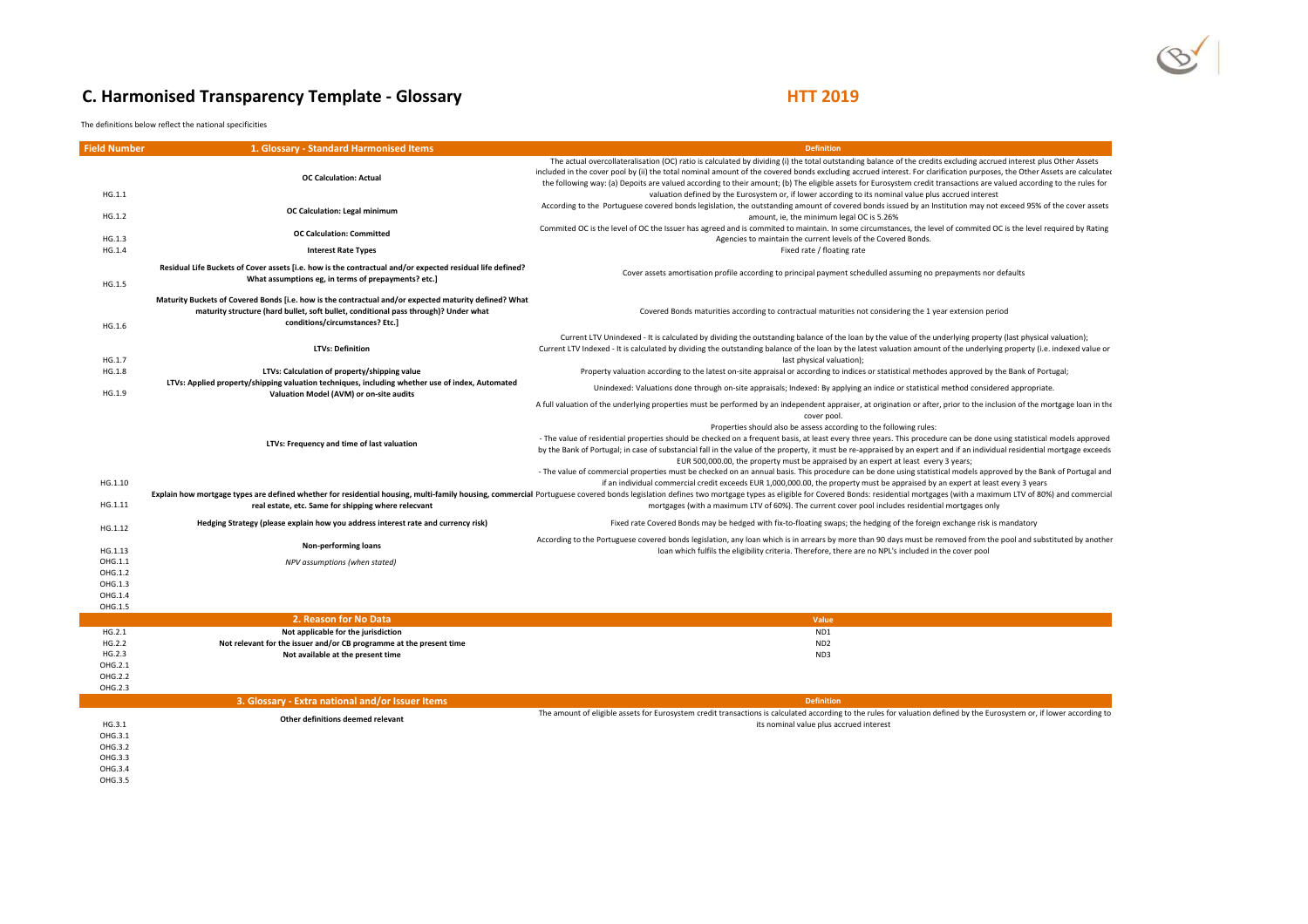



|                                                                                                                             |                                                       |                                  |                          |                        | Report Reference Date:                             | 30/09/2019                           |
|-----------------------------------------------------------------------------------------------------------------------------|-------------------------------------------------------|----------------------------------|--------------------------|------------------------|----------------------------------------------------|--------------------------------------|
| 1. Current Credit Ratings                                                                                                   |                                                       | <b>Long Term</b>                 |                          |                        | Report Frequency:<br><b>Short Term</b>             | Quarterly                            |
| Euro 10,000,000,000 Mortgage Covered Bond Programme                                                                         |                                                       | A2 / A (Moody's / DBRS)          |                          |                        | <b>NP</b>                                          |                                      |
| Novo Banco, SA                                                                                                              |                                                       | Caa1 / B (high) (Moody's / DBRS) |                          |                        | NP / R-4 (Moody's / DBRS)                          |                                      |
| Portugal                                                                                                                    | Baa3 / BBB / BBB / BBB (Moody's / S&P / Fitch / DBRS) |                                  |                          |                        | P3 / A-2 / F2 / R-1 (Moody's / S&P / Fitch / DBRS) |                                      |
| 2. Covered Bonds                                                                                                            | <b>Issue Date</b>                                     | Coupon                           | <b>Maturity Date</b>     | Soft Bullet Date       | <b>Remaining Term</b>                              | <b>Nominal Amount</b>                |
| <b>Covered Bonds Outstanding</b>                                                                                            |                                                       |                                  |                          |                        | (years)<br>2,97                                    | 4 200 000 000,00                     |
| <b>Private Placements Covered Bond Issues</b>                                                                               |                                                       |                                  |                          |                        |                                                    |                                      |
| Covered Bond 1 (PTNOBAOE0012)                                                                                               | 2015-10-07                                            | Floating                         | 2021-10-07               |                        | 2,05                                               | 1 000 000 000,00                     |
| Covered Bond 2 (PTNOBBOE0011)                                                                                               | 2015-10-07                                            | Floating                         | 2024-10-07               |                        | 5,09                                               | 1 000 000 000,00                     |
| Covered Bond 3 (PTNOBCOE0010)                                                                                               | 2015-10-07                                            | Floating                         | 2020-10-07               |                        | 1,04                                               | 1 000 000 000,00<br>700 000 000,00   |
| Covered Bond 4 (PTNOBDOE0019)<br>Covered Bond 5 (PTNOBEOE0018)                                                              | 2015-10-07<br>2016-12-22                              | Floating<br>Floating             | 2022-10-07<br>2023-12-22 |                        | 3,06<br>4,29                                       | 500 000 000,00                       |
| <b>CRD Compliant (Yes/No)</b>                                                                                               |                                                       |                                  |                          |                        |                                                    | Yes                                  |
|                                                                                                                             |                                                       |                                  |                          |                        |                                                    |                                      |
| 3. Asset Cover Test                                                                                                         |                                                       |                                  |                          |                        | <b>Remaining Term</b><br>(years)                   | <b>Nominal Amount</b>                |
| <b>Mortgage Credit Pool</b>                                                                                                 |                                                       |                                  |                          |                        | 24,24                                              | 4 620 000 000,00                     |
| Other Assets <sup>2</sup> (Deposits and Securities at market value) <sup>1</sup>                                            |                                                       |                                  |                          |                        | 0,00                                               | 1 965 000,00                         |
| Cash and Deposits                                                                                                           |                                                       |                                  |                          |                        | 0,00                                               | 1 965 000,00                         |
| <b>RMBS</b>                                                                                                                 |                                                       |                                  |                          |                        | 0,00                                               | 0,00                                 |
| Other securitues<br><b>Total Cover Pool</b>                                                                                 |                                                       |                                  |                          |                        | 0,00<br>24,23                                      | 0,00<br>4 621 965 000,00             |
| % of ECB eligible assets                                                                                                    |                                                       |                                  |                          |                        |                                                    | 0,00%                                |
| Overcollateralization <sup>3</sup> with cash collateral (Current OC)                                                        |                                                       |                                  |                          |                        |                                                    | 10,0%                                |
| Required Overcollateralization (Moody's) - Minimum OC level to keep the current Mortgage Covered Bond Programme rating      |                                                       |                                  |                          |                        |                                                    | 7,5%                                 |
| Required overcollateralization (DBRS) - Minimum OC level to keep the current Mortgage Covered Bond Programme rating         |                                                       |                                  |                          |                        |                                                    | 8,9%                                 |
| Legal Minimum Overcollateralization                                                                                         |                                                       |                                  |                          |                        |                                                    | 5,26%                                |
| 4. Other Triggers                                                                                                           |                                                       |                                  |                          |                        |                                                    |                                      |
| Net Present Value of Assets (incl. derivates) <sup>4</sup>                                                                  |                                                       |                                  |                          |                        |                                                    | 4 829 609 413,60                     |
| Net Present Value of Liabilities (incl. derivates) <sup>4</sup>                                                             |                                                       |                                  |                          |                        |                                                    | 4 169 867 635,61                     |
| Net Present Value of Assets (incl. derivates) - Net Present Value of Liabilities (incl.derivates) ≥ 0                       |                                                       |                                  |                          |                        |                                                    | OK                                   |
| Net Present Value of Assets (incl. derivates) - Net Present Value of Liabilities (incl.derivates) ≥ 0 (stress of + 200 bps) |                                                       |                                  |                          |                        |                                                    | OK                                   |
| Net Present Value of Assets (incl. derivates) - Net Present Value of Liabilities (incl.derivates)≥ 0 (stress of - 200 bps)  |                                                       |                                  |                          |                        |                                                    | OK<br>OK                             |
| Other Assets <= 20% (Credit Pool+Other Assets)<br>Deposits with a remaining term >100 days <= 15% Covered Bonds Nominal     |                                                       |                                  |                          |                        |                                                    | N/A                                  |
| Estimated Interest from Mortgage Credit and Other Assets - Estimated Interest from Covered Bonds >= 0                       |                                                       |                                  |                          |                        |                                                    | OK                                   |
|                                                                                                                             |                                                       |                                  |                          |                        |                                                    |                                      |
| Mortgage Credit + Other Assets WA Remaining Term - Covered Bonds WA Remaining Term >= 0                                     |                                                       |                                  |                          |                        |                                                    | OK                                   |
|                                                                                                                             |                                                       |                                  |                          |                        |                                                    |                                      |
| 5. Currency Exposure                                                                                                        |                                                       |                                  |                          |                        |                                                    |                                      |
| <b>Cover Pool Includes</b>                                                                                                  |                                                       |                                  |                          |                        |                                                    |                                      |
| Assets in a currency different than Euro (yes/no)                                                                           |                                                       |                                  |                          |                        |                                                    | <b>NO</b>                            |
| Liabilities in a currency different than Euro (yes/no)<br>Cross currency swaps in place (yes/no)                            |                                                       |                                  |                          |                        |                                                    | <b>NO</b><br><b>NO</b>               |
| <b>Currency Exposure Detail</b>                                                                                             |                                                       |                                  |                          |                        |                                                    | N/A                                  |
|                                                                                                                             |                                                       |                                  |                          |                        |                                                    |                                      |
| 6. Mortgage Credit Pool                                                                                                     |                                                       |                                  |                          |                        |                                                    |                                      |
| <b>Main Characteristics</b>                                                                                                 |                                                       |                                  |                          |                        |                                                    |                                      |
| Number of Loans                                                                                                             |                                                       |                                  |                          |                        |                                                    | 99 299                               |
| Aggregate Original Principal Balance (EUR)<br>Aggregate Current Principal Balance (EUR)                                     |                                                       |                                  |                          |                        |                                                    | 6 972 253 971,42<br>4 620 000 000,00 |
| Average Original Principal Balance per loan (EUR)                                                                           |                                                       |                                  |                          |                        |                                                    | 70 214,75                            |
| Average Current Principal Balance per loan (EUR)                                                                            |                                                       |                                  |                          |                        |                                                    | 46 526,15                            |
| Current principal balance of the 5 largest borrowers (EUR)                                                                  |                                                       |                                  |                          |                        |                                                    | 10 825 512,93                        |
| Weight of the 5 largest borrowers (current principal balance) (%)                                                           |                                                       |                                  |                          |                        |                                                    | 0,23%                                |
| Current principal balance of the 10 largest borrowers (EUR)                                                                 |                                                       |                                  |                          |                        |                                                    | 18 171 441,41                        |
| Weigth of the 10 largest borrowers (current principal balance) (%)<br>Weighted Average Seasoning (months)                   |                                                       |                                  |                          |                        |                                                    | 0,39%<br>109,11                      |
| Weighted Average Remaining Terms (months)                                                                                   |                                                       |                                  |                          |                        |                                                    | 290,84                               |
| Weighted Average Current Unindexed LTV <sup>5</sup> (%)                                                                     |                                                       |                                  |                          |                        |                                                    | 54,80%                               |
| Weighted Average Current indexed LTV <sup>5</sup> (%)                                                                       |                                                       |                                  |                          |                        |                                                    | 47,21%                               |
| Weighted Average Interest Rate (%)                                                                                          |                                                       |                                  |                          |                        |                                                    | 1,27%                                |
| Weighted Average Spread (%)<br>Max Maturity Date (yyyy-mm-dd)                                                               |                                                       |                                  |                          |                        |                                                    | 1,48%<br>05/07/2063                  |
| <b>Subsidized Loans</b>                                                                                                     |                                                       |                                  | Number of Loans          | % Total Loans          | Amount of Loans                                    | % Total Amount                       |
| Yes                                                                                                                         |                                                       |                                  | 20 067                   | 20,21%                 | 471 880 128                                        | 10,21%                               |
| No                                                                                                                          |                                                       |                                  | 79 232                   | 79,79%                 | 4 148 119 872                                      | 89,79%                               |
| Insured Property <sup>6</sup>                                                                                               |                                                       |                                  | Number of Loans          | % Total Loans          | Amount of Loans                                    | % Total Amount                       |
| Yes<br>No                                                                                                                   |                                                       |                                  | 99 299<br>$\Omega$       | 100,00%                | 4 620 000 000<br>$\Omega$                          | 100,00%<br>0,00%                     |
| <b>Interest Rate Type</b>                                                                                                   |                                                       |                                  | Number of Loans          | 0,00%<br>% Total Loans | Amount of Loans                                    | % Total Amount                       |
| Fixed                                                                                                                       |                                                       |                                  | 6456                     | 6,50%                  | 415 317 142                                        | 8,99%                                |
| Floating                                                                                                                    |                                                       |                                  | 92 843                   | 93,50%                 | 4 204 682 858                                      | 91,01%                               |
| <b>Repayment Type</b>                                                                                                       |                                                       |                                  | Number of Loans          | % Total Loans          | <b>Amount of Loans</b>                             | % Total Amount                       |
| Annuit / French                                                                                                             |                                                       |                                  | 98 573                   | 99,27%                 | 4578981289                                         | 99,11%                               |
| Linear                                                                                                                      |                                                       |                                  | 182                      | 0,18%                  | 4 997 307                                          | 0,11%                                |
| Increasing instalments<br><b>Bullet</b>                                                                                     |                                                       |                                  | 124<br>$\mathbf 0$       | 0,12%<br>0,00%         | 6514375<br>0                                       | 0,14%<br>0,00%                       |
| Interest - only                                                                                                             |                                                       |                                  | 420<br>$\mathbb O$       | 0,42%                  | 29 507 029<br>$\mathbb O$                          | 0,64%<br>0,00%                       |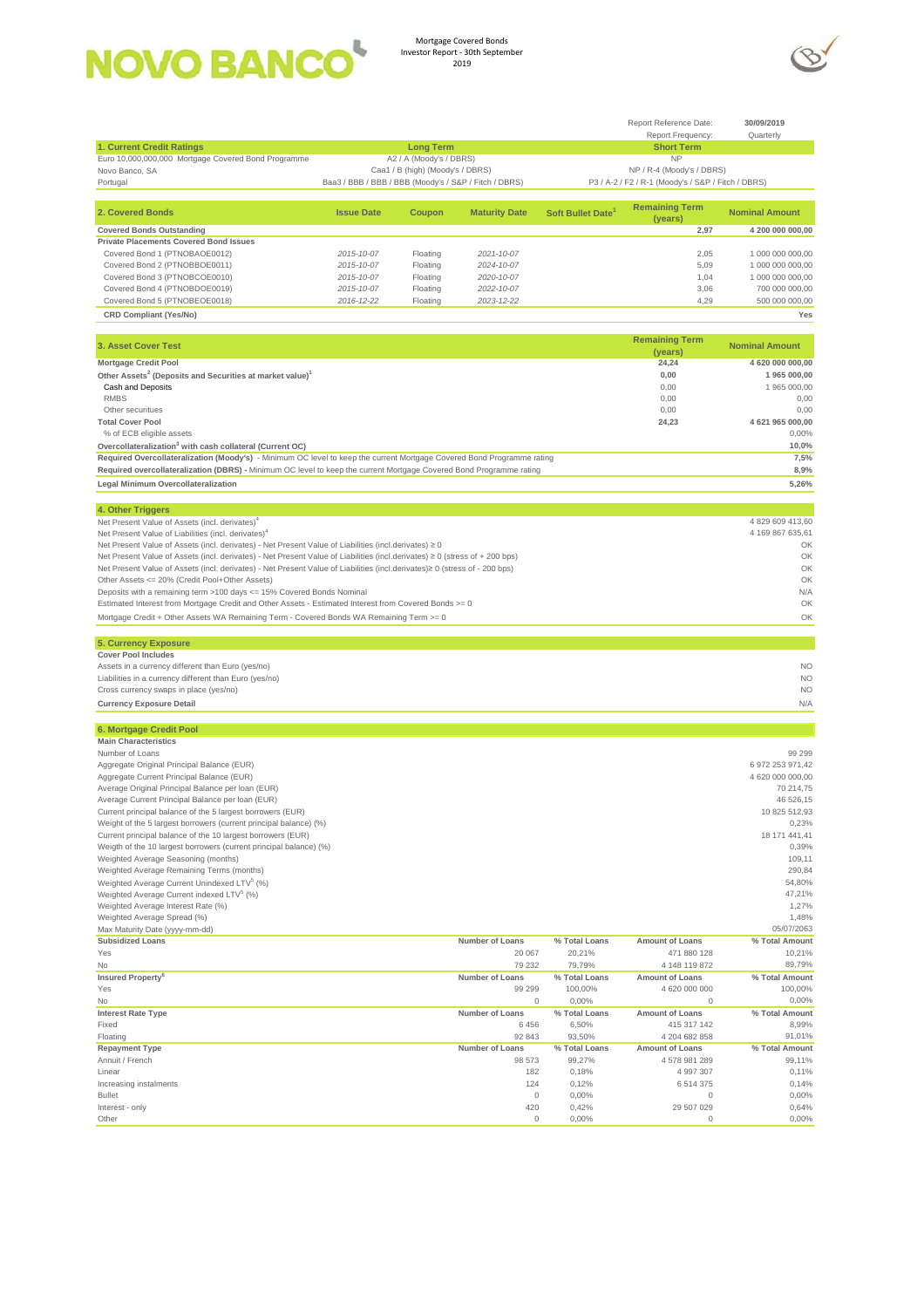# **NOVO BANCO**

Mortgage Covered Bonds Investor Report - 30th September 2019



set/64 0

| Seasoning                                              | Number of Loans     | % Total Loans | Amount of Loans        | % Total Amount              |
|--------------------------------------------------------|---------------------|---------------|------------------------|-----------------------------|
| Up to 1 year                                           | 835                 | 0,84%         | 65 470 944             | 1,42%                       |
|                                                        |                     |               |                        |                             |
| 1 to 2 years                                           | 4 3 3 1             | 4,36%         | 364 397 201            | 7,89%                       |
| 2 to 3 years                                           | 8 4 3 3             | 8,49%         | 645 785 243            | 13,98%                      |
| 3 to 4 years                                           | 5 2 4 5             | 5,28%         | 350 568 148            | 7,59%                       |
| 4 to 5 years                                           | 1815                | 1,83%         | 114 623 125            | 2,48%                       |
|                                                        |                     |               |                        |                             |
| 5 to 6 years                                           | 1986                | 2,00%         | 110 357 582            | 2,39%                       |
| 6 to 7 years                                           | 2 0 2 8             | 2,04%         | 101 582 194            | 2,20%                       |
| 7 to 8 years                                           | 1964                | 1,98%         | 91 722 861             | 1,99%                       |
| 8 to 9 years                                           | 3815                | 3,84%         | 200 980 203            | 4,35%                       |
|                                                        | 7766                |               |                        |                             |
| 9 to 10 years                                          |                     | 7,82%         | 453 606 163            | 9,82%                       |
| 10 to 11 years                                         | 4 9 4 0             | 4,97%         | 272 555 547            | 5,90%                       |
| 11 to 12 years                                         | 10 207              | 10,28%        | 478 587 386            | 10,36%                      |
| More than 12 Years                                     | 45 934              | 46,26%        | 1 369 763 403          | 29,65%                      |
|                                                        | Number of Loans     |               |                        |                             |
| <b>Remaining Term</b>                                  |                     | % Total Loans | Amount of Loans        | % Total Amount              |
| Up to 5 years                                          | 9672                | 9,74%         | 82 249 483             | 1,78%                       |
| 5 to 8 years                                           | 6 3 3 9             | 6,38%         | 132 243 869            | 2,86%                       |
| 8 to 10 years                                          | 9982                | 10,05%        | 227 384 445            | 4,92%                       |
|                                                        | 8515                |               |                        |                             |
| 10 to 12 years                                         |                     | 8,58%         | 265 670 419            | 5,75%                       |
| 12 to 14 years                                         | 7 3 8 5             | 7,44%         | 256 872 036            | 5,56%                       |
| 14 to 16 years                                         | 4 0 3 7             | 4,07%         | 179 191 507            | 3,88%                       |
| 16 to 18 years                                         | 4725                | 4,76%         | 233 208 554            | 5,05%                       |
|                                                        | 4592                |               | 236 621 535            | 5,12%                       |
| 18 to 20 years                                         |                     | 4,62%         |                        |                             |
| 20 to 22 years                                         | 4 2 6 2             | 4,29%         | 232 463 068            | 5,03%                       |
| 22 to 24 years                                         | 3 6 6 5             | 3,69%         | 213 310 901            | 4,62%                       |
| 24 to 26 years                                         | 4 1 0 1             | 4,13%         | 250 885 393            | 5,43%                       |
| 26 to 28 years                                         | 6 3 3 5             | 6,38%         | 415 270 658            | 8,99%                       |
|                                                        |                     |               |                        |                             |
| 28 to 30 years                                         | 4707                | 4,74%         | 323 249 696            | 7,00%                       |
| 30 to 40 years                                         | 20 326              | 20,47%        | 1518637512             | 32,87%                      |
| More than 40 years                                     | 656                 | 0,66%         | 52 740 924             | 1,14%                       |
| <b>Current Unindexed LTV</b>                           | Number of Loans     | % Total Loans | Amount of Loans        | % Total Amount              |
|                                                        |                     |               |                        |                             |
| Up to 40%                                              | 39 837              | 40,12%        | 1 052 809 050          | 22,79%                      |
| 40 to 50%                                              | 15 827              | 15,94%        | 693 998 290            | 15,02%                      |
| 50 to 60%                                              | 12912               | 13,00%        | 734 839 275            | 15,91%                      |
| 60 to 70%                                              | 13 373              | 13,47%        | 875 333 721            | 18,95%                      |
|                                                        |                     |               |                        |                             |
| 70 to 80%                                              | 17 350              | 17,47%        | 1 263 019 664          | 27,34%                      |
| More than 80%                                          | 0                   | 0,00%         | $\mathbf 0$            | 0,00%                       |
| Loan Purpose                                           | Number of Loans     | % Total Loans | Amount of Loans        | % Total Amount              |
| Owner-occupied                                         | 84 803              | 85,40%        | 3 825 761 193          | 82,81%                      |
|                                                        |                     |               |                        |                             |
| Second Home                                            | 8 2 2 8             | 8,29%         | 539 039 412            | 11,67%                      |
| Buy to let                                             | 1 6 5 8             | 1,67%         | 104 725 577            | 2,27%                       |
| Other                                                  | 4610                | 4,64%         | 150 473 818            | 3,26%                       |
|                                                        | Number of Loans     |               | <b>Amount of Loans</b> |                             |
| <b>Property Type</b>                                   |                     | % Total Loans |                        | % Total Amount              |
| Residential                                            | 99 299              | 100,00%       | 4 620 000 000          | 100,00%                     |
| Flat                                                   | 88 874              | 89,50%        | 3 846 130 431          | 83,25%                      |
| House                                                  | 9919                | 9,99%         | 748 858 439            | 16,21%                      |
|                                                        | 506                 |               |                        |                             |
| Other                                                  |                     | 0,51%         | 25 011 130             | 0,54%                       |
| Commercial                                             | 0                   | 0,00%         | $\mathbf 0$            | 0,00%                       |
| <b>Geographical Distribution</b>                       | Number of Loans     | % Total Loans | Amount of Loans        | % Total Amount              |
| Portugal                                               | 99 299              | 100,00%       | 4 620 000 000          |                             |
|                                                        |                     |               |                        |                             |
| North                                                  |                     |               |                        | 100,00%                     |
| Center                                                 | 27 8 25             | 28,02%        | 1 242 226 063          | 26,89%                      |
|                                                        | 24 8 69             | 25,04%        | 878 342 467            | 19,01%                      |
|                                                        | 35 903              |               | 1 952 287 140          |                             |
| Lisboa                                                 |                     | 36,16%        |                        | 42,26%                      |
| Alentejo                                               | 3 0 0 4             | 3,03%         | 118 368 664            | 2,56%                       |
| Algarve                                                | 4 8 4 9             | 4,88%         | 288 745 090            | 6,25%                       |
| Madeira                                                | 2827                | 2,85%         | 138 536 505            | 3,00%                       |
|                                                        |                     |               | 1 494 072              |                             |
| Azores                                                 | 22                  | 0,02%         |                        | 0,03%                       |
| Delinquencies'                                         | Number of Loans     | % Total Loans | Amount of Loans        | % Total Amount              |
| 30 days to 60 days                                     |                     | 0,00%         | 26 529                 | 0,00%                       |
| > 60 days to 90 days                                   | $\mathbb O$         | 0,00%         | $\mathbb O$            | 0,00%                       |
|                                                        |                     |               |                        |                             |
| $> 90$ days                                            | $\mathsf{O}\xspace$ | 0,00%         | $\mathbf 0$            | 0,00%                       |
| Projected Outstanding Amount <sup>a</sup>              |                     |               |                        |                             |
|                                                        |                     |               | Profile                | <b>Principal Balance</b>    |
|                                                        |                     |               | set/19                 | 4 620 000 000               |
| 5 0 0 0                                                |                     |               |                        |                             |
|                                                        |                     |               | set/20                 | 4 386 031 242               |
| 4 500                                                  |                     |               | set/21                 | 4 154 678 096               |
|                                                        |                     |               | set/22                 | 3 928 492 036               |
| 4 0 0 0                                                |                     |               | set/23                 | 3708 226 040                |
|                                                        |                     |               |                        |                             |
|                                                        |                     |               | set/24                 | 3 494 099 908               |
|                                                        |                     |               | set/25                 | 3 285 388 846               |
|                                                        |                     |               | set/26                 | 3 081 976 010               |
| EUR Millions<br>$\frac{3}{2}$ 500<br>$\frac{3}{2}$ 500 |                     |               | set/27                 | 2 884 128 192               |
| 2 5 0 0                                                |                     |               |                        |                             |
|                                                        |                     |               | set/28                 | 2 693 754 168               |
| 2 0 0 0                                                |                     |               | set/29                 | 2515216864                  |
|                                                        |                     |               | set/34                 | 1770 349 691                |
| 1 500                                                  |                     |               | set/39                 | 1 160 064 583               |
|                                                        |                     |               |                        |                             |
| 1 0 0 0                                                |                     |               | set/44                 | 655 649 973                 |
|                                                        |                     |               | set/49                 | 280 706 878                 |
| 500                                                    |                     |               | set/54<br>set/59       | 72 865 585<br>1 0 2 4 8 6 7 |

a Includes mortgage pool and other assets; assumes no prepayments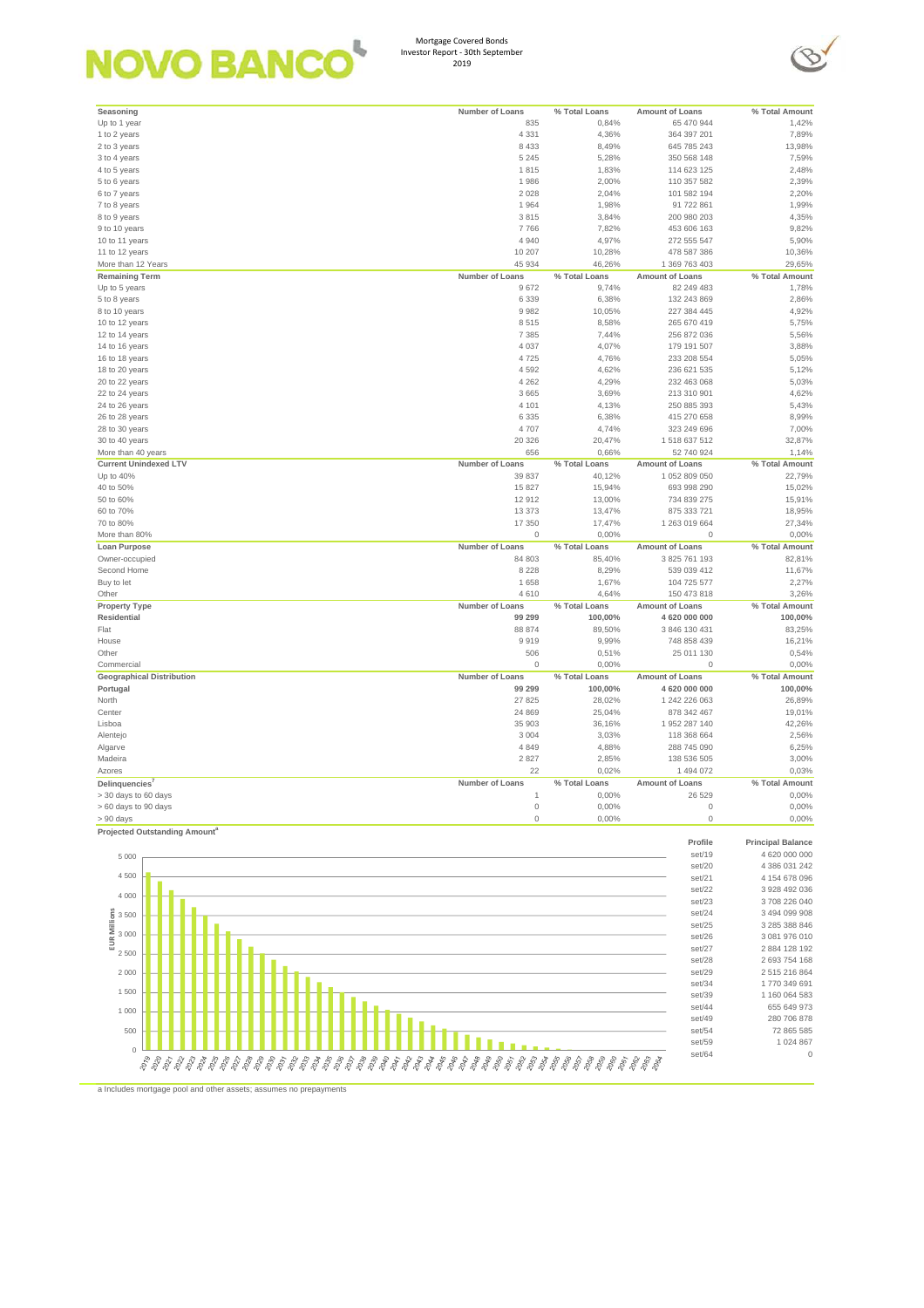

Mortgage Covered Bonds Investor Report - 30th September 2019



| <b>7.Expected Maturity Structure</b>                                                                                         |               |               |               |               |               |                | <b>Nominal Amount</b>                                                |
|------------------------------------------------------------------------------------------------------------------------------|---------------|---------------|---------------|---------------|---------------|----------------|----------------------------------------------------------------------|
| In EUR                                                                                                                       | $0 - 1$ years | $1 - 2$ years | $2 - 3$ years | $3 - 4$ years | $4 - 5$ years | $5 - 10$ years | > 10 years                                                           |
| Residential Mortgages <sup>a</sup>                                                                                           | 233 968 758   | 231 353 146   | 226 186 060   | 220 265 996   | 214 126 132   | 978 883 044    | 2515216864                                                           |
| <b>Commercial Mortgages</b>                                                                                                  | $\Omega$      | $\mathbf{0}$  | $\mathbf 0$   | $\Omega$      | $\mathbf{0}$  | $\Omega$       | $\Omega$                                                             |
| Other Assets <sup>2</sup>                                                                                                    | 1 965 000     | $\circ$       | $\mathbf 0$   | $\mathbf{0}$  | $\mathbf 0$   | $\mathbf 0$    | $\Omega$                                                             |
| <b>Total Cover Pool</b>                                                                                                      | 235 933 758   | 231 353 146   | 226 186 060   | 220 265 996   | 214 126 132   | 978 883 044    | 2 515 216 864                                                        |
| <b>Total Covered Bonds</b>                                                                                                   | $\bf{0}$      | 1 000 000 000 | 1 000 000 000 | 700 000 000   | 500 000 000   | 1 000 000 000  | $\bf{0}$                                                             |
|                                                                                                                              |               |               |               |               |               |                |                                                                      |
| 8. Liquidity Cushion                                                                                                         |               |               |               |               |               |                | <b>Nominal Amount</b>                                                |
| Liquidity Cushion (according to Fitch's definition) <sup>b</sup>                                                             |               |               |               |               |               |                |                                                                      |
| Liquidity Cushion amount                                                                                                     |               |               |               |               |               |                | 0,00                                                                 |
| Deposits with eligible financial institutions                                                                                |               |               |               |               |               |                | 0.00                                                                 |
| Eligible securities                                                                                                          |               |               |               |               |               |                | 0.00                                                                 |
| Liquidity Cushion requirement calculation                                                                                    |               |               |               |               |               |                |                                                                      |
| Required Liquidity Cushion                                                                                                   |               |               |               |               |               |                | 0,00                                                                 |
| Interest due month 1                                                                                                         |               |               |               |               |               |                | 0,00                                                                 |
| Interest due month 2                                                                                                         |               |               |               |               |               |                | 0.00                                                                 |
| Interest due month 3                                                                                                         |               |               |               |               |               |                | 0,00                                                                 |
| <sup>b</sup> At least equal to the interest payments due on the Covered Bonds Outstanding before swaps for the next 3 months |               |               |               |               |               |                |                                                                      |
|                                                                                                                              |               |               |               |               |               |                |                                                                      |
|                                                                                                                              |               |               |               |               |               |                |                                                                      |
| 9. Derivative Financial Instruments                                                                                          |               |               |               |               |               |                | <b>Nominal Amount</b>                                                |
| Total Amount of Derivatives in the Cover Pool                                                                                |               |               |               |               |               |                |                                                                      |
| Of Which Interest Rate Derivatives <sup>c</sup>                                                                              |               |               |               |               |               |                |                                                                      |
| Fixed to Floating Swaps                                                                                                      |               |               |               |               |               |                | 0.00                                                                 |
| <b>Interest Basis Swaps</b>                                                                                                  |               |               |               |               |               |                | 0.00                                                                 |
| Of Which Currency Swaps                                                                                                      |               |               |               |               |               |                |                                                                      |
| <sup>c</sup> External counterparties (No)                                                                                    |               |               |               |               |               |                |                                                                      |
|                                                                                                                              |               |               |               |               |               |                |                                                                      |
| 10. Contacts                                                                                                                 |               |               |               |               |               |                |                                                                      |
| Financial Markets Division - Funding                                                                                         |               |               |               |               |               |                | dtf.fundingmlt@novobanco.pt                                          |
| - Servicing                                                                                                                  |               |               |               |               |               |                | dtf.cor.securitiz@novobanco.pt                                       |
| Other Reports on Novo Banco website                                                                                          |               |               |               |               |               |                | http://www.novobanco.pt/Site/cms.aspx?labelid=OBRIGACOESHIPOTECARIAS |

### **Notes**

### **1. Soft Bullet Date (Extended Maturity)**

If the covered bonds are not redeemed on the relevant maturity date, the maturity will automatically be extended on a monthly basis up to one year. In that event, the covered bonds can be redeemed in<br>whole or in part on a

## **2. Other Assets**

In addition to the mortgage assets, other assets (or substitute assets) may be included in the cover pool up to an amount equal to 20% of the cover pool, subject to the following eligibility criteria:

#### **3. Overcollaterization**

The overcollateralization ratios are calculated by dividing (i) the total outstanding balance of the assets included in the cover pool by (ii) the total nominal amount of the covered bonds (both excluding

**4. Net Present Value (NPV)**<br>The NPV of the assets is obtained by discounting all future cash flows with the IRS curve plus average spread for new mortgage loans.

### **5. Loan-to-Value**

The Current Unindexed LTV is calculated by dividing the outstanding balance of the loan by the value of the underlying property (last physical valuation).

## **6. Insured Property**

All mortgages must have property damage insurance covering fire and floods.

**7. Delinquencies**<br>A loan is considered to be delinquent if any payment is in arrears by more than 30 days. According to the Portuguese covered bonds legislation, any loan which is in arrears by more than 90 days must